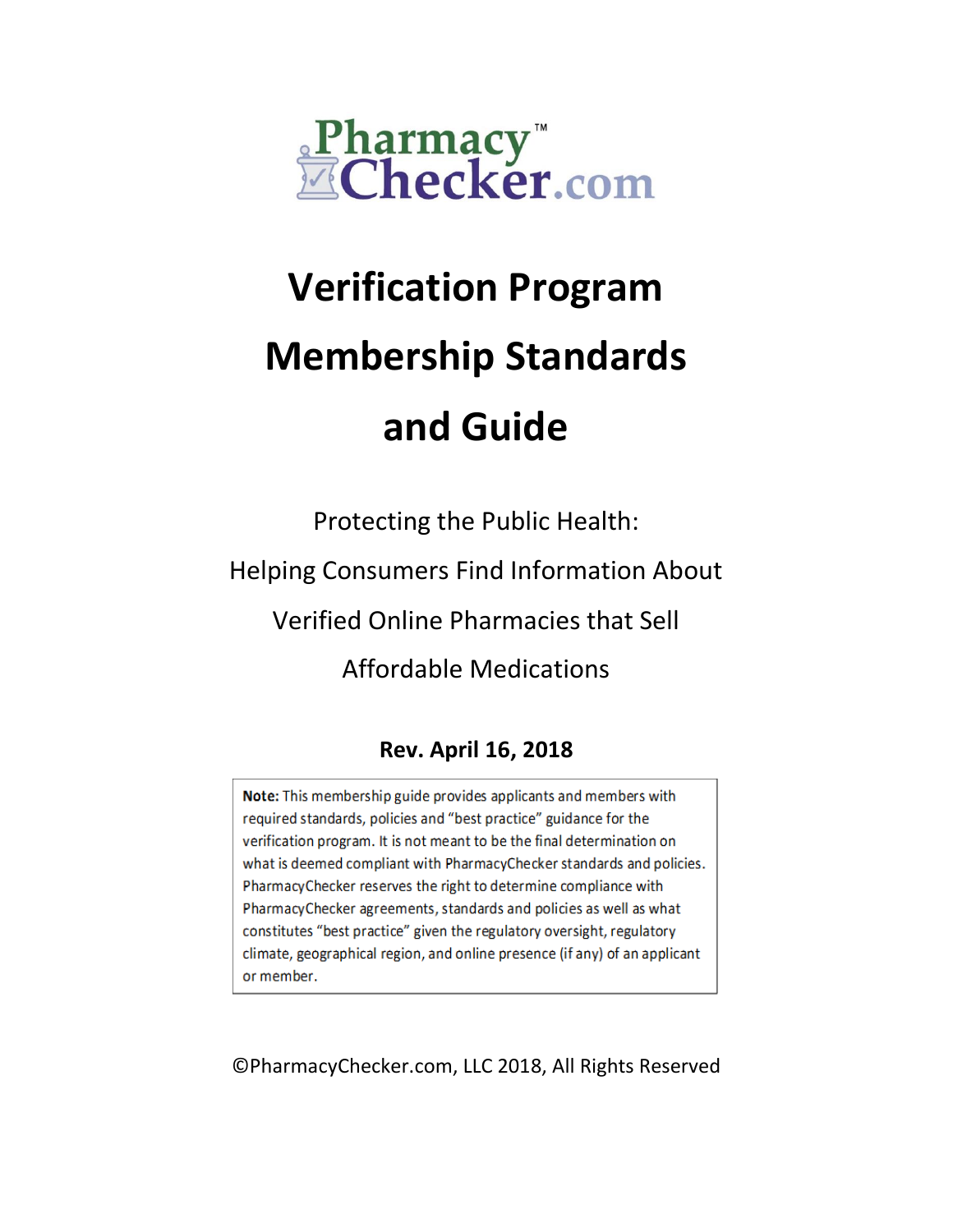# **Table of Contents**

#### [A. Introduction](#page-2-0)

#### [B. Verification Program Overview](#page-4-0)

- Membership Requirements and Eligibility
- Overview of Verification Program Standards
- Inspection Process
- Compliance Verification Process
- Non-Compliance Findings and Penalties

#### [C. Verification Program Membership Standards](#page-5-0)

[D. Terms and Definitions](#page-19-0)

#### [E: Additional Information](#page-21-0)

- PharmacyChecker Verification Program Guidance Policies
- PharmacyChecker Membership Agreement
- PharmacyChecker Inspection Program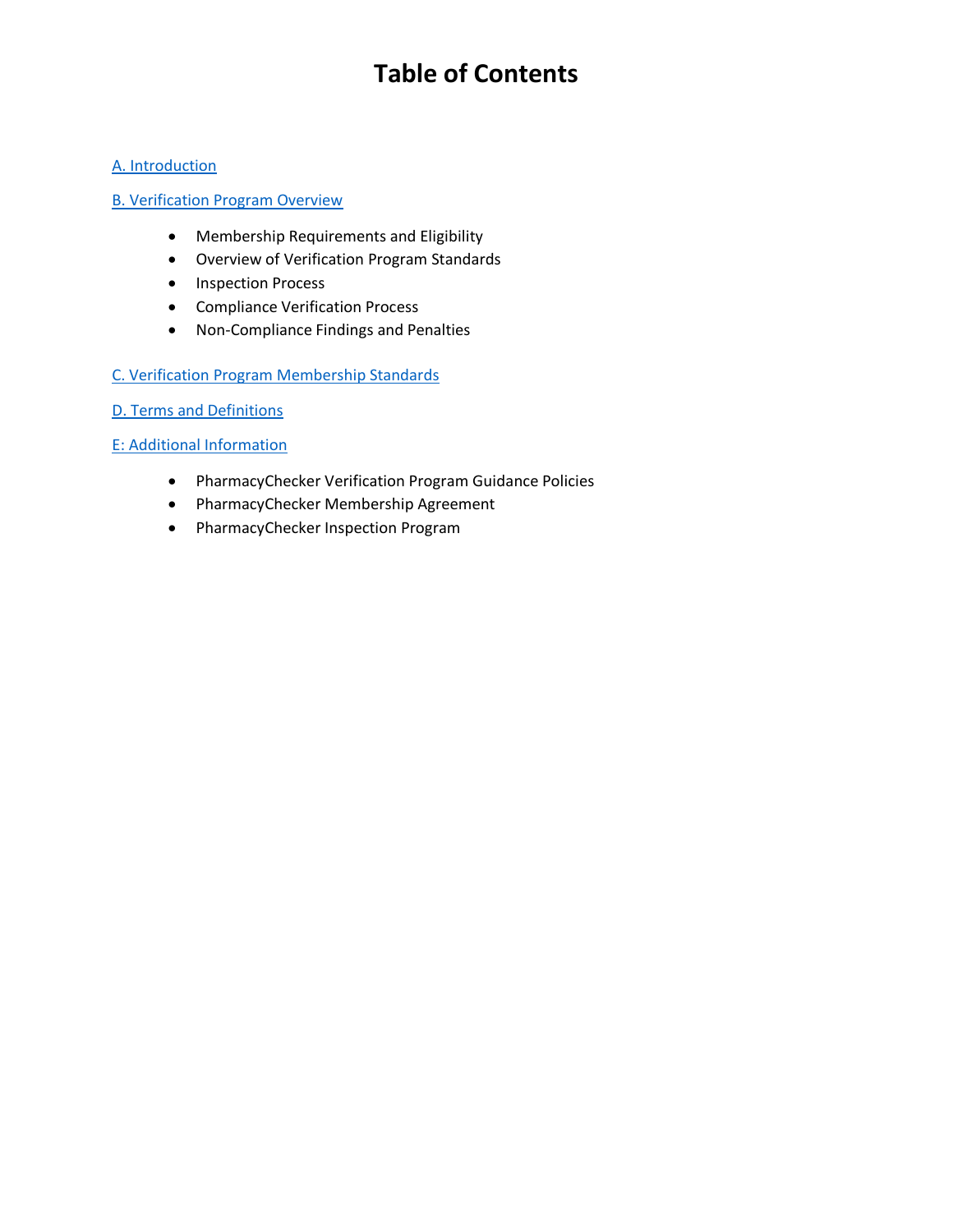# <span id="page-2-0"></span>A. Introduction

 $\overline{a}$ 

PharmacyChecker protects public health by publishing information that helps improve access by consumers to safe and affordable medications purchased online. Maximizing access to affordable medication is a global public health priority.<sup>1</sup>

In 2016, about 45 million Americans did not fill a prescription for cost-related reasons.<sup>2</sup> According to the Harvard School of Public Health, over half of Americans who do not take prescription medication due to cost report becoming sicker. That means potentially 22.5 million Americans become sicker last year due to the cost of prescribed medication.<sup>3</sup>

To save money or avoid going without prescribed medications, according to a survey by the Kaiser Family Foundation, about 19 million Americans say that they have imported a prescription medication for personal use.<sup>4</sup> The most recent survey data from the U.S. Centers for Disease Control and Prevention showed that about four million Americans buy medication outside the U.S. each year.<sup>5</sup>

It's likely that the majority of Americans who buy medications internationally are doing so from online pharmacies. In a Zogby poll commissioned by Prescription Justice in February 2017, 4.2% of respondents said that they currently get prescription medication from a Canadian or other international online pharmacy. That percentage of the adult population – 10.6 million – appears higher than the other estimates, but demonstrates that the Internet is the main channel to affordable imported medication.<sup>6</sup> An earlier PharmacyChecker analysis of a 2012 survey by the

<sup>1</sup> World Health Organization, "The World Medicines Situation," 3rd ed., 2011, Geneva, see [http://www.who.int/medicines/areas/policy/world\\_medicines\\_situation/WMS\\_ch6\\_wPricing\\_v6.pdf](http://www.who.int/medicines/areas/policy/world_medicines_situation/WMS_ch6_wPricing_v6.pdf) [Last accessed 10/10/2014].

<sup>&</sup>lt;sup>2</sup> R. Osborn, D. Squires, M. M. Doty, D. O. Sarnak, and E. C. Schneider, "In New Survey of 11 Countries, U.S. Adults Still Struggle with Access to and Affordability of Health Care," Health Affairs Web First, Nov. 16, 2016. See

[http://www.commonwealthfund.org/publications/in-the-literature/2016/nov/2016-international-health-policy-survey-of](http://www.commonwealthfund.org/publications/in-the-literature/2016/nov/2016-international-health-policy-survey-of-adults)[adults](http://www.commonwealthfund.org/publications/in-the-literature/2016/nov/2016-international-health-policy-survey-of-adults) [Last accessed 4/6/2017]; and U.S. Census Bureau data[: https://www.census.gov/quickfacts/table/PST045216/00](https://www.census.gov/quickfacts/table/PST045216/00) 18% of the adult population in 2016 is approximately 45 million.

<sup>3</sup> USA Today/Kaiser Family Foundation/ Harvard School of Public Health, Health Care Costs Survey (conducted April 25 –June 9, 2005). The survey finds that 20% of respondents, adult Americans, report not filling a prescription due to cost; 54% of those respondents said their condition got worse as a result. Extrapolated to the 2014 population of adults 18 and older, the number is approximately 17.5 million people. See http://kff.org/health-costs/poll-finding/health-care-costssurvey-summary-andchartpack/ [Last accessed 7/5/2014].

<sup>4</sup> Bluth, Rachel, "Faced With Unaffordable Drug Prices, Tens of Millions Buy Medicine Outside the U.S.," December 20th, 2016, Kaiser Health News, se[e http://khn.org/news/faced-with-unaffordable-drug-prices-tens-of-millions-buy-medicine-outside-u-s/](http://khn.org/news/faced-with-unaffordable-drug-prices-tens-of-millions-buy-medicine-outside-u-s/) [Last accessed 1/29/2017].

<sup>5</sup> Cohen RA, Villarroel MA. Strategies used by adults to reduce their prescription drug costs: United States, 2013. NCHS data brief, no 184. Hyattsville, MD: National Center for Health Statistics. 2015. See

<http://www.cdc.gov/nchs/data/databriefs/db184.htm> [Last accessed 12/11/2016].

<sup>&</sup>lt;sup>6</sup> http://prescriptionjustice.org/Prescription\_Justice\_Zogby\_Poll\_Data\_Feb\_2017.pdf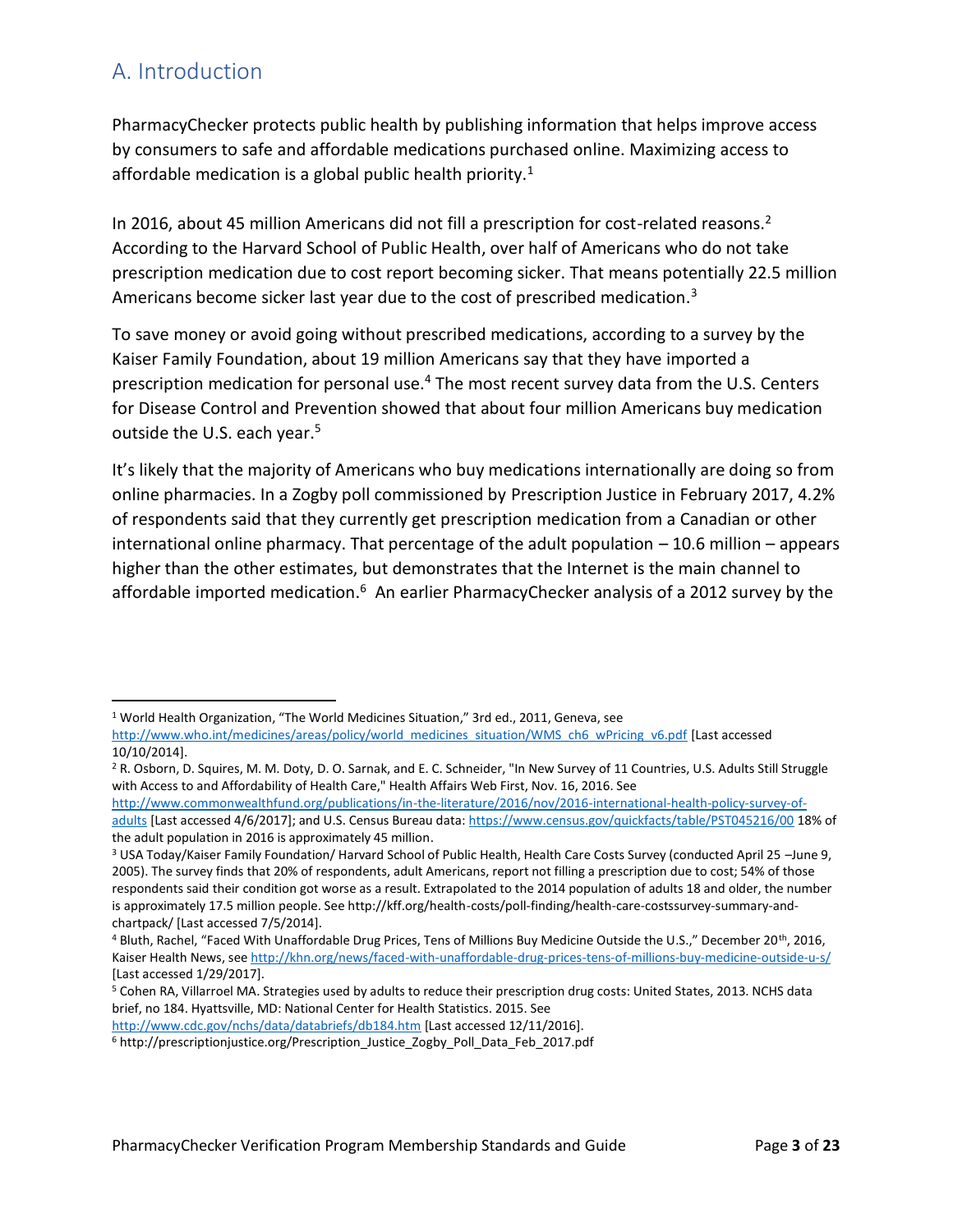U.S. Food and Drug Administration showed just over six million people ordering online from foreign sources each year.<sup>7</sup>

The Internet presents both the opportunity to access much lower cost medication and serious dangers to the public health in the form of "rogue" online pharmacies, health scams, and counterfeit drugs. How can people who need affordable medication from abroad protect themselves?

PharmacyChecker was launched in 2003 to verify the credentials of online pharmacies and compare drug prices to help consumers searching for affordable prescription medication. Its information is available for free to patients worldwide. Peer-reviewed research<sup>8</sup> and 15 years of experience, demonstrate that consumers ordering medications online are well served if they only purchase from websites that are verified for good online pharmacy practice standards by PharmacyChecker. Americans visiting PharmacyChecker also benefit from comparisons of drug prices among local U.S. pharmacies and patient assistance programs, ones sponsored by pharmaceutical companies.

Examples of online access to affordable medication from international pharmacies extend beyond U.S. consumers. In the United Kingdom, international online pharmacies have helped men who are most at-risk for contracting HIV obtain generic versions of the drug Truvada from India. A 40% decrease in HIV is attributed to this online access.<sup>9</sup> Healthcare providers and patients in Australia have created a "Buyer's Club" that makes use of the Internet to help patients with Hepatitis C obtain imported, affordable generic versions of Sovaldi.<sup>10</sup>

The mission of PharmacyChecker is to help consumers find safe and affordable medication when searching on the Internet.<sup>11</sup> Its programs protect public health by reducing the number of people who fail to take prescribed medication due to cost or availability, and greatly reducing the chance of them buying from a dangerous pharmacy website.

l

<sup>7</sup> [https://www.pharmacycheckerblog.com/online-pharmacies-personal-drug-importation-and-public-health-how-many](https://www.pharmacycheckerblog.com/online-pharmacies-personal-drug-importation-and-public-health-how-many-americans-are-buying-medication-online-from-dangerous-websites)[americans-are-buying-medication-online-from-dangerous-websites.](https://www.pharmacycheckerblog.com/online-pharmacies-personal-drug-importation-and-public-health-how-many-americans-are-buying-medication-online-from-dangerous-websites)

<sup>8</sup> Bate, Roger, Ginger Zhe Jin and Aparna Mathur, "In Whom We Trust: The Role of Certification Agencies in Online Drug Markets," The B.E. Journal of Economic Analysis & Policy. Volume 14, Issue 1, Pages 111–150, ISSN (Online) 1935-1682, ISSN (Print) 2194-6108, DOI: 10.1515/bejeap-2013-0085, December 2013.

<sup>9</sup> Wilson, Clare, "Massive Drop in London HIV Rates May be Due to Internet Drugs," January 19, 2017, *New Scientist*, see <https://www.newscientist.com/article/2117426-massive-drop-in-london-hiv-rates-may-be-due-to-internet-drugs> [Last accessed 3/24/2017].

<sup>10</sup> Woolveridge, Richard, "Hepatitis C Drug Buyers Club Aims to Set Up a New Source of Support," September 25th, 2015, *The Sydney Morning Herald*, se[e http://www.smh.com.au/national/health/hepatitis-c-drug-buyers-club-aims-to-set-up-new-source](http://www.smh.com.au/national/health/hepatitis-c-drug-buyers-club-aims-to-set-up-new-source-of-support-20150924-gjts1t.html)[of-support-20150924-gjts1t.html](http://www.smh.com.au/national/health/hepatitis-c-drug-buyers-club-aims-to-set-up-new-source-of-support-20150924-gjts1t.html) an[d http://fixhepc.com/getting-treated/how-to-do-it/buyers-club.html](http://fixhepc.com/getting-treated/how-to-do-it/buyers-club.html) [Last accessed 3/24/2017].

<sup>&</sup>lt;sup>11</sup> Archer, Diane, "Online Pharmacies Can Save You Money, "July 28, 2916, JustCare, see [http://justcareusa.org/online](http://justcareusa.org/online-pharmacies-can-save-you-money/)[pharmacies-can-save-you-money/](http://justcareusa.org/online-pharmacies-can-save-you-money/) Last accessed 3/24/2017].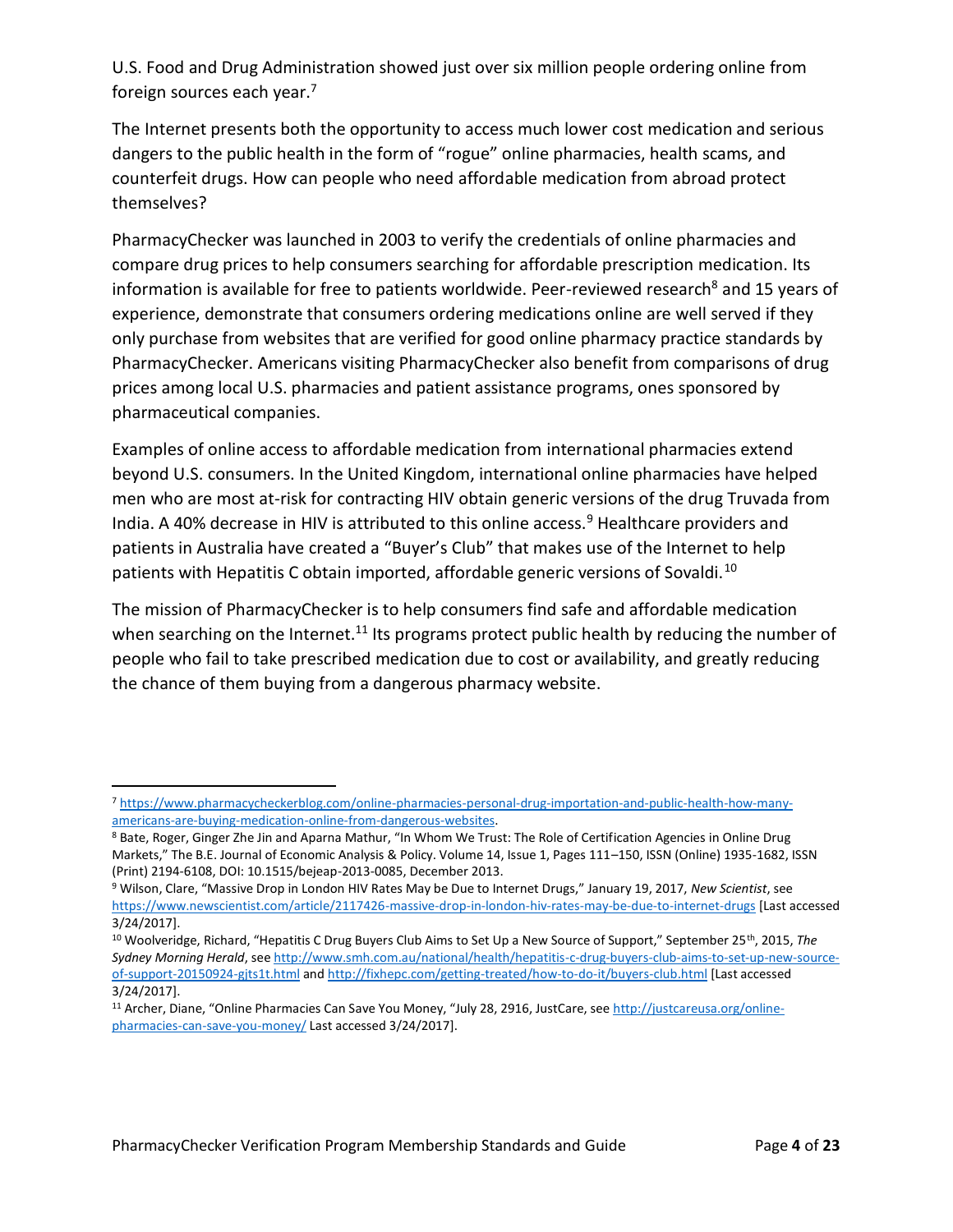## <span id="page-4-0"></span>B. Verification Program Overview

The PharmacyChecker Verification Program enables eligible pharmacies, (e.g. online and dispensing pharmacies), meeting program standards and policies to become members. The Program's practice and safety standards include but are not limited to the following standards:

Pharmacy / Pharmacist Licensure – the pharmacy must ensure that all prescriptions must be directly confirmed, dispensed and shipped by a licensed pharmacy that is also a valid member in the Verification Program. Prescriptions must only be dispensed by a pharmacist licensed in the pharmacy's jurisdiction.

Valid prescription – the pharmacy must require a valid prescription and its website must clearly display this requirement.

Controlled Substances – the pharmacy may not market or sell controlled substances into the U.S., as defined by the U.S. Drug Enforcement Agency (DEA) unless based in the U.S., and in accordance with the Ryan Haight Act.

Information Security – the pharmacy's website must employ Secure-Socket Layer or equivalent technology to ensure protection of health and financial information of consumers.

Country Transparency – the pharmacy's website must disclose to consumers the specific country or, if applicable, the list of potential countries, from which a drug will be dispensed.

Location/Customer Service – the pharmacy's website must clearly publish a telephone number and mailing address that allows consumers to reach the pharmacy staff for customer service.

Pharmacist Consultations – the pharmacy's website must conspicuously publish that a pharmacist consultation with a licensed pharmacist is available for patients who have placed an order with the pharmacy and have questions about their medication orders.

Marketing Claims – the pharmacy's website must only make claims that are truthful and/or not misleading to the consumer, e.g. claims about generic medications may not refer to generic medications as "exactly the same as" or "identical to" their brand name counterparts; foreign versions of drugs sold in the U.S. can't be referred to as "FDA-approved".

Valid members are authorized to publish the PharmacyChecker Seal which links to its online pharmacy profile, hosted on www.PharmacyChecker.com.  $^{12}$  By clicking on the seal, consumers can obtain the information verified, and ensure the membership is valid.

 $\overline{a}$ 

<sup>12</sup> See a sample seal at:<https://www.pharmacychecker.com/sealprogram/choose.asp>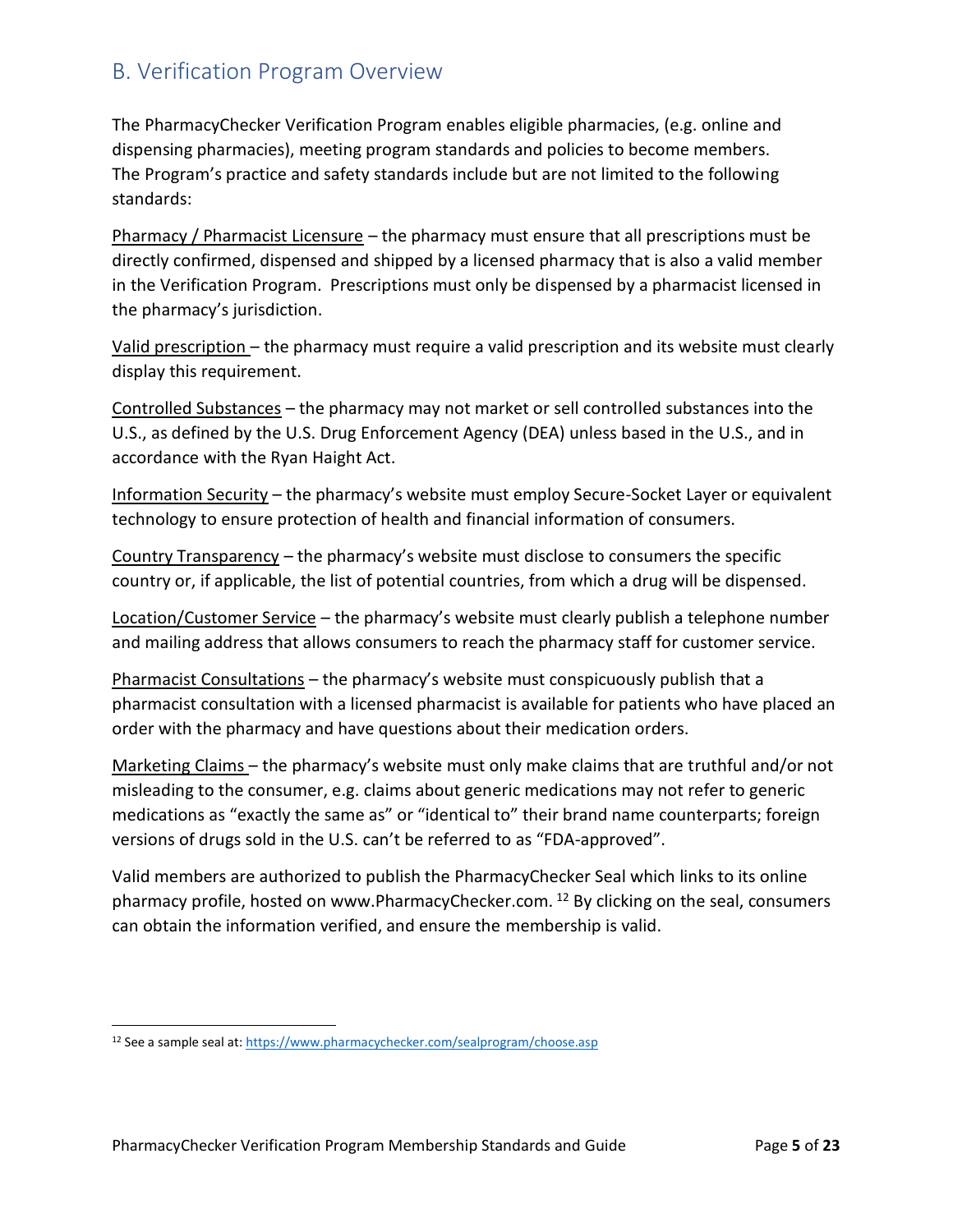PharmacyChecker staff monitor compliance utilizing various audit techniques, such as mystery shopping, remote monitoring of websites, as well as inspections performed by PharmacyChecker personnel.<sup>13</sup>

Members found to be out-of-compliance are subject to penalties and required to submit and enact plans of corrections. Failure to do so results in termination from the program.

# <span id="page-5-0"></span>C. Verification Program Membership Standards

Standards must be met by applicants seeking membership as well as current members wishing to maintain membership in the PharmacyChecker Verification Program: PharmacyChecker uses the term "pharmacy" to collectively refer to online pharmacies, wholesale pharmacies and dispensing pharmacies (including veterinary pharmacies).

*Section headers will identify where specific standards do not apply to a particular type of pharmacy. Additionally, the standards explicitly state "online pharmacy", "dispensing pharmacy" or "wholesale pharmacy" where a standard only applies to that type of pharmacy.*

# **Section I: Compliance with the Verification Program**

1.0 All information provided to PharmacyChecker by the pharmacy, its owners, directors, employees, and/or any person associated with it must be truthful and accurate, and may not be defamatory or infringe any copyright, trademark, patent, trade secret, or moral right or other intellectual property or proprietary right of any kind (collectively "IP Rights").

1.1 A Pharmacy, its owners, directors, employees, and/or any person associated with it must provide PharmacyChecker with all information relevant to their operations. Omitting information, especially unfavorable information, is considered untruthful, deceitful and fraudulent and may result in immediate termination of review of a pharmacy's application and/or termination of a pharmacy's membership.

1.2 PharmacyChecker reserves the right to refuse and/or disqualify Verification Program membership applications if pharmacies, owners, directors, employees and/or any person associated with it, was, directly or indirectly, found by PharmacyChecker to be in violation of the Verification Program or has previously been rejected, denied, terminated and/or banned from the Verification Program.

l

<sup>13</sup> Pharmacies located in Australia, Canada, Israel, New Zealand, South Africa, United Kingdom, or the United States are inspected by the governing regulatory authority, where required. An additional inspection by PharmacyChecker is required for pharmacies in India and Turkey, and international pharmacy operations on free trade zones in Barbados, Mauritius, and Singapore to ensure high standards in line with pharmacies in the United States. Inspections conducted by PharmacyChecker focus on personnel, prescription processing systems, drug safety, sanitary conditions, storage, and mail order safety practices.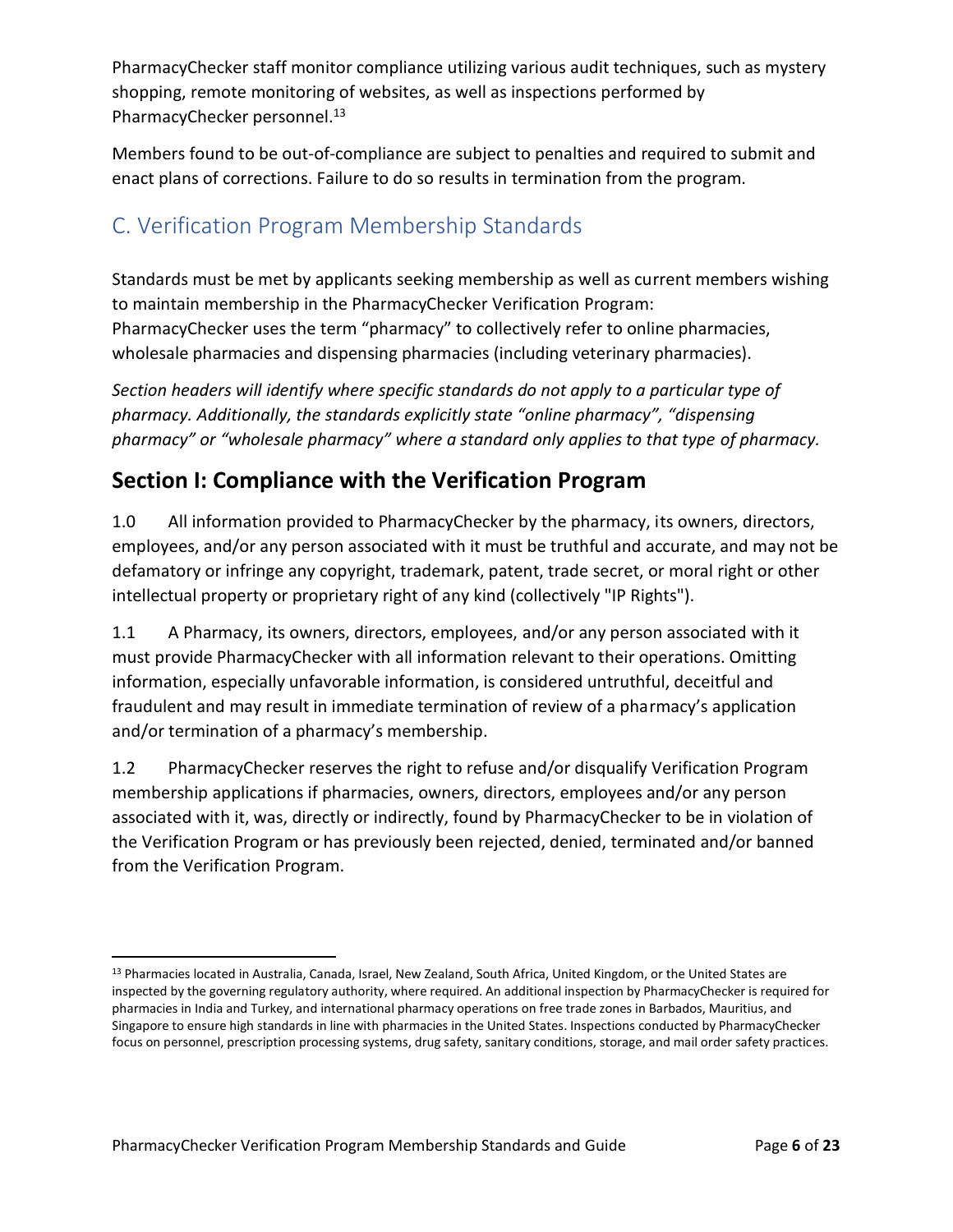1.3 PharmacyChecker Verification Program application, inspection (where applicable) and monthly membership fees are non-refundable.

1.4 If the **dispensing pharmacy** is dispensing prescription orders referred by an online pharmacy, which is not a member of the PharmacyChecker Verification Program, the dispensing pharmacy must adhere to all Verification Program requirements, including but not limited to valid prescription requirement (standard 3.0), product selection (standard 6.0), not dispensing controlled substances to U.S. (standard 2.12), no exports for resale (standard 5.0) when dispensing to consumers in the U.S.

# **Section II: Compliance with the Law**

2.0 The pharmacy must only offer and sell products and services in full compliance with all state and federal (whether U.S., Canadian, or other country/region) laws, rules, regulations and generally accepted industry standards of ethical business conduct, applicable in the jurisdiction where its pharmacy, and/or other pharmacies to which it refers prescriptions, is located (collectively "Law").

#### *a. Licensure*

#### (Standards 2.1 to 2.19 do not apply to *Online Pharmacy*)

2.1 The pharmacy must possess all pertinent pharmacy and business licenses required for operation in the geographic region in which it is located (includes license from applicable regulatory body, import license, export license, and all licenses/registrations required based on the pharmacy's business model, practice and scope).

2.2 **Dispensing pharmacy** must at all times employ a licensed pharmacist, and other qualified personnel, as required by law and to meet PharmacyChecker standards, for the management of its pharmacy, and the dispensing of prescription drugs.

2.3 **Dispensing pharmacy** must only permit licensed pharmacists to dispense prescription drugs.

#### *b. Wholesale Distribution*

2.4 **Wholesale pharmacy** must employ or contract with qualified personnel, as required by law for the management of the wholesale business.

2.5 **Wholesale pharmacy** may not sell and/or distribute prescription drugs to any pharmacy, hospital, licensed prescriber, or other entity without receiving and verifying the customer's relevant credentials, such as a valid pharmacy or doctor's license.

2.6 If located **outside** the U.S., pharmacy may not market, sell and/or wholesale distribute controlled substances, as defined by U.S. law-[federal](http://www.deadiversion.usdoj.gov/schedules/) and/or state, to pharmacies, hospitals,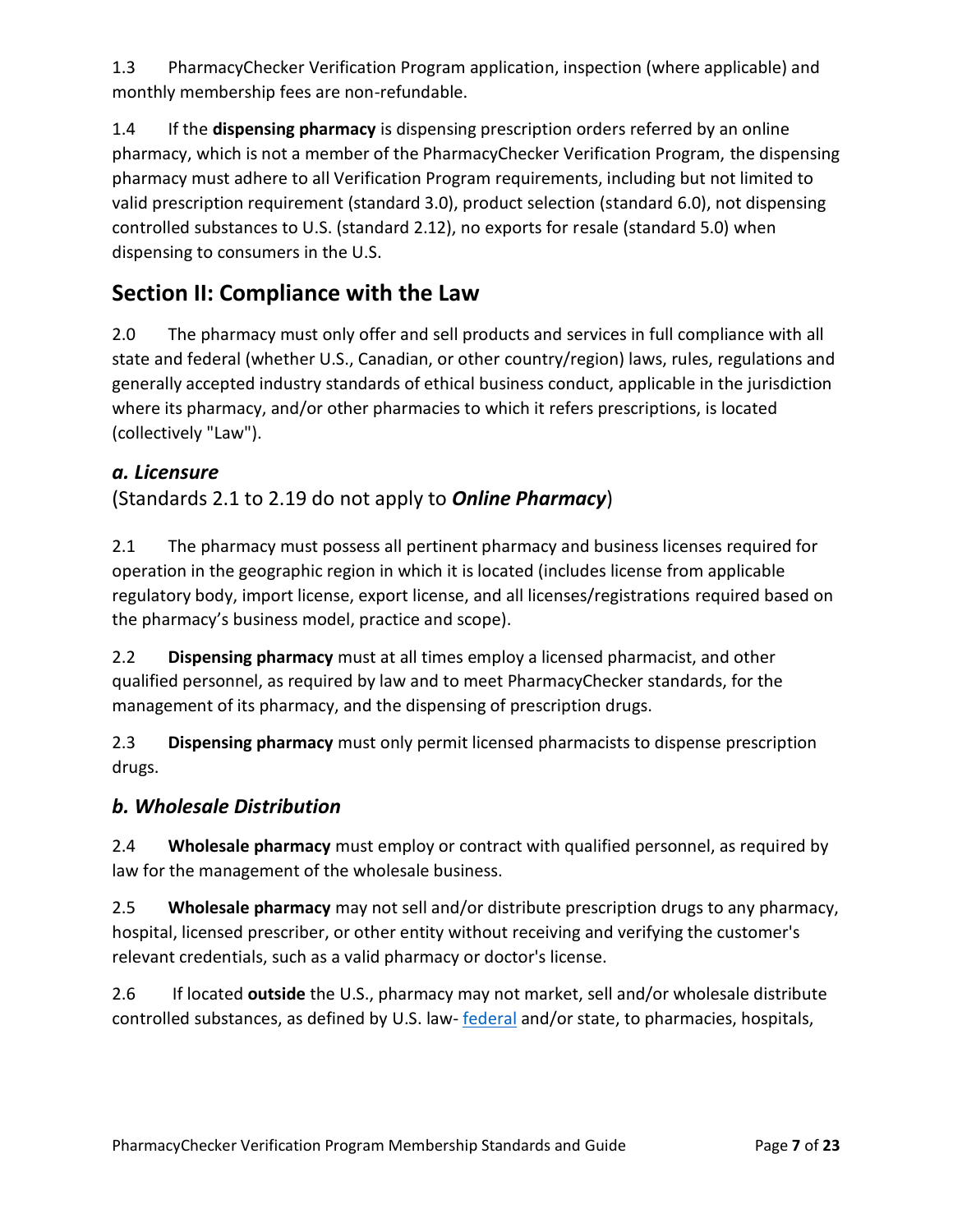licensed prescribers or other entities in the U.S., unless the pharmacy possesses a valid U.S. DEA registration and is expressly permitted by U.S. law to wholesale distribute controlled substances to customers in the U.S.

2.7 If located **within** the U.S., wholesale distribution of controlled substances (including marketing, selling and/or distributing) must comply with federal and state laws.

[See 5.0, No Exports for Re-Sale]

#### *c. Sterile and Non-Sterile Compounding*

2.8 If located **outside** the U.S., pharmacy may not market, sell, process and/or dispense compounded preparations (sterile and/or non-sterile) internationally.

2.9 If located **within** the U.S. and providing services that include sterile and/or non-sterile compounding, pharmacy must provide such preparations and services in full compliance with all federal and state laws, rules, and regulations.

## *d. Outsourcing Facilities (503B registration)*

2.10 If providing services that include the manufacturing of sterile drug preparations for bulk sale to hospitals and other healthcare providers in the U.S., the pharmacy must register with the U.S. FDA as an Outsourcing Facility for human drug compounding prior to distributing any sterile drug preparations.

2.11 If providing services that include the manufacturing of sterile drug preparations for bulk sale to hospitals and other healthcare providers in the U.S., the pharmacy must provide proof of registration with U.S. FDA as an Outsourcing Facility to PharmacyChecker.

#### *e. DEA License*

2.12 If located **outside** the U.S., pharmacy may not market, sell, process and/or dispense prescription orders for controlled substances, as defined U.S. law, [federal](http://www.deadiversion.usdoj.gov/schedules/) and/or state, to patients in the U.S.

2.13 Pharmacies located **within** the U.S. marketing, selling, processing and/or dispensing prescription orders for controlled substances must possess a valid U.S. DEA Registration.

## *f. License Status / Disciplinary History*

2.14 All pertinent pharmacy and business licenses held by the pharmacy must be valid.

2.15 The **dispensing pharmacy** and/or the Pharmacist-in-Charge may not have been subject to significant recent and/or repeated disciplinary violations that affect the safety of the pharmacy operation.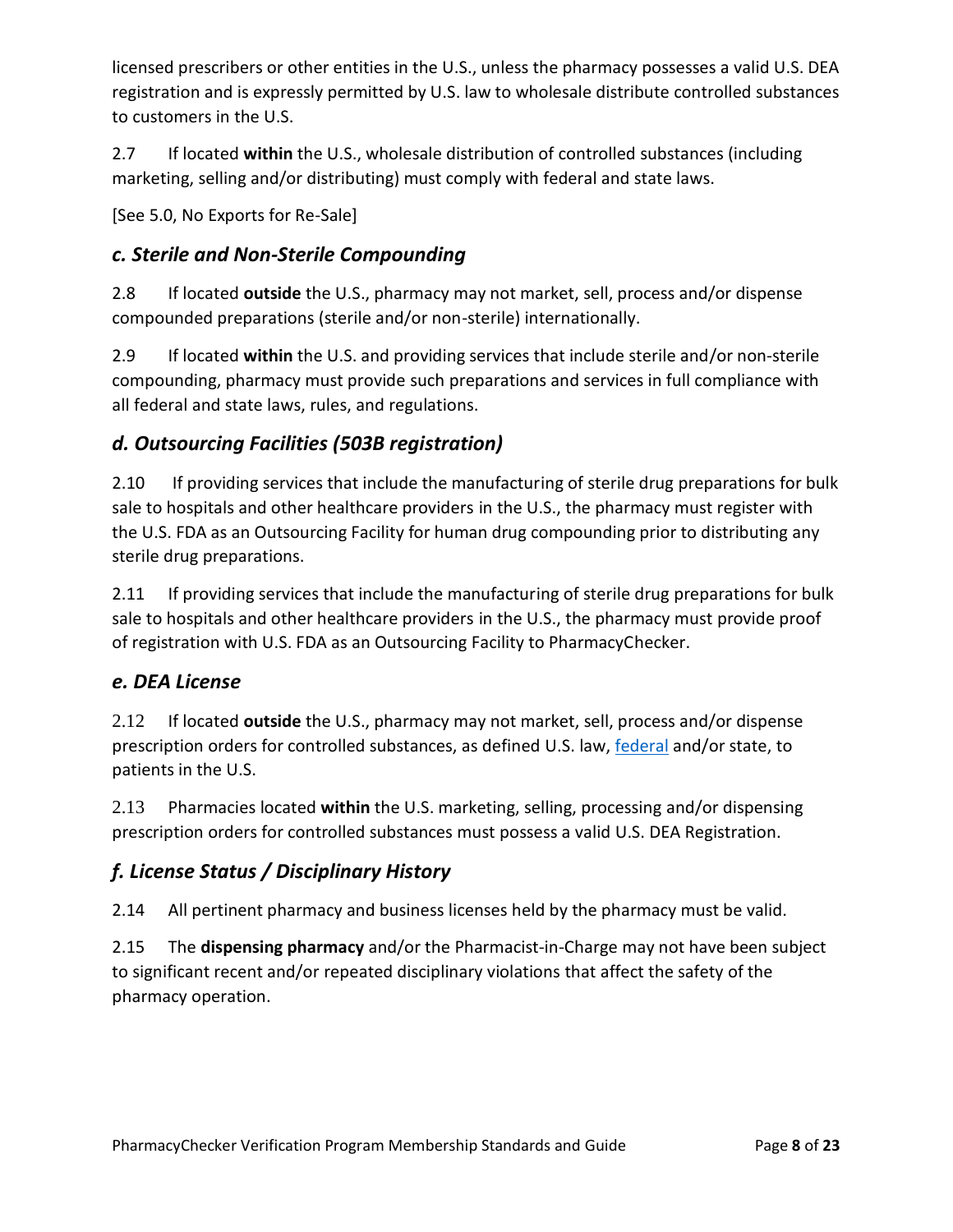2.16 The **wholesale pharmacy** and/or the manager of the wholesale business may not have been subjected to recent and/or repeated disciplinary sanctions that affect the safety of the wholesale operation.

2.17 The pharmacy must notify PharmacyChecker immediately if the pharmacy or one of its pharmacists, owners, directors, employees, and/or any person associated with it becomes the subject of any adverse and/or potentially adverse government or other regulatory action relating to its license or the dispensing/distribution of medications.

2.18 The Pharmacist-in-Charge of the **dispensing pharmacy** is responsible for providing accurate and truthful information to PharmacyChecker, including disclosure of all discipline history, including, but not limited to, complaints, probation, and/or suspensions by any regulatory body.

2.19 The manager of the **wholesale pharmacy** is responsible for providing accurate and truthful information to PharmacyChecker, including disclosure of all discipline history, including, but not limited to, investigations, complaints, probation, and/or suspensions by any regulatory body.

# **Section III: Prescription Required**

(Standards 3.0 to 3.5 do not apply to *Wholesale Distribution*)

3.0 Pharmacy must only process and/or dispense prescription medication orders upon receipt of a valid prescription, issued by a healthcare provider licensed and authorized to prescribe in the jurisdiction where the prescriber practices.

3.1 If located **outside** the U.S., pharmacy may not accept and/or process prescription medication orders that have been obtained through remote medical consultation ("prescribing") services for patients ordering from the U.S. unless expressly permitted under U.S. federal and/or state laws or regulations.

3.2 If located **within** the U.S., pharmacy may only accept and/or process prescription medication orders obtained through remote medical consultation ("prescribing") service where expressly permitted under federal and/or state laws or regulations.

3.3 Pharmacy may neither offer nor provide remote medical consultation ("prescribing") services to patients in another country/region, except where expressly permitted by law in that country/region.

3.4 Pharmacy must adhere to the strictest requirement for a prescription when marketing, selling, processing and/or dispensing medications internationally (i.e. if the medication does not require a prescription in the pharmacy's jurisdiction but does require a prescription in the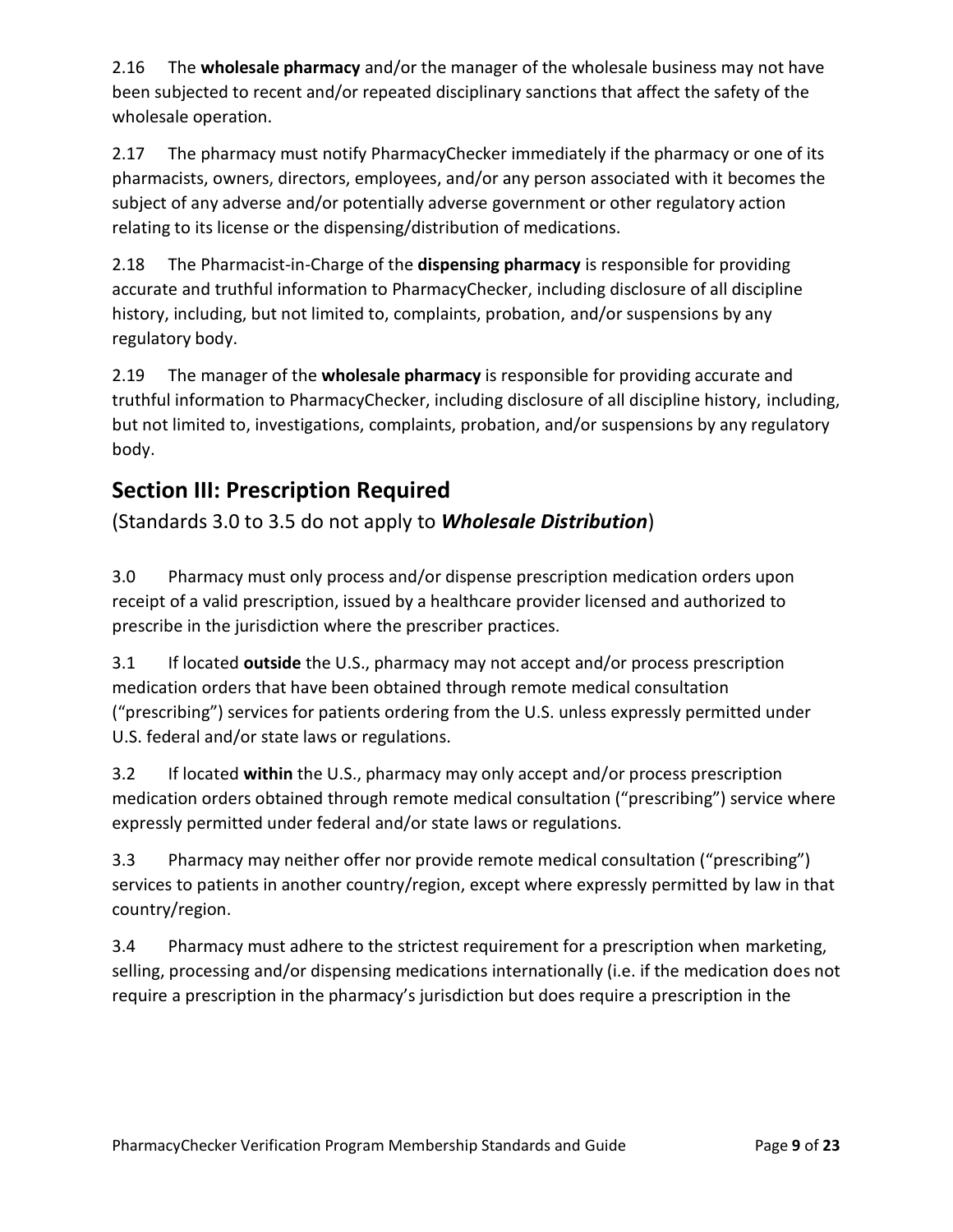country the medication will be dispensed to, the pharmacy must not process and/or dispense the medication prior to receipt of a valid prescription).

3.5 Pharmacy must clearly publish on its website that a valid prescription is required for the purchase of a prescription medication.

3.6 Pharmacy must ensure that prescriptions meet the definition of valid prescription and contain all required elements, in accordance with PharmacyChecker policy 17-02 *Valid Prescription Requirement,* which at a minimum requires:

3.7 Pharmacy must only process and/or dispense medications that have been issued pursuant to a legitimate patient-prescriber relationship, which requires the following to have been established:

- a. The patient has a legitimate medical complaint, illness or disease;
- b. A face-to-face physical examination adequate to establish the legitimacy of the medical complaint, or treatment of the illness or disease has been performed by the prescribing practitioner, or through a telemedicine practice where explicitly permitted under federal or state laws or regulations through a telemedicine practice; and
- c. A logical connection exists between the medical complaint, illness or disease, the medical history, and the physical examination and the drug prescribed.

3.8 Pharmacy must only process and/or dispense prescriptions that have been written in ink or typewritten, dated and signed on the date when issued and include:

- the patient's full name and address;
- the practitioner's full name, and address;
- DEA number (where applicable for U.S. pharmacies dispensing controlled substances);
- Drug name;
- Strength;
- Dosage form;
- Quantity prescribed;
- Directions for use; and
- Number of refills authorized (if any)

3.9 Pharmacy, its owners, directors, employees, and/or any person associated with it, must neither affiliate with nor refer customers to companies that market, sell, process and/or dispense prescription medications, as defined by U.S. law to the U.S. unless pursuant to a valid prescription received by the pharmacy.

3.10 Pharmacy, its owners, directors, employees, and/or any person associated with it, including through ownership or affiliation with another company must not market, sell, process and/or dispense prescription medication, as defined by US law, to the U.S. unless pursuant to a valid prescription received by the pharmacy.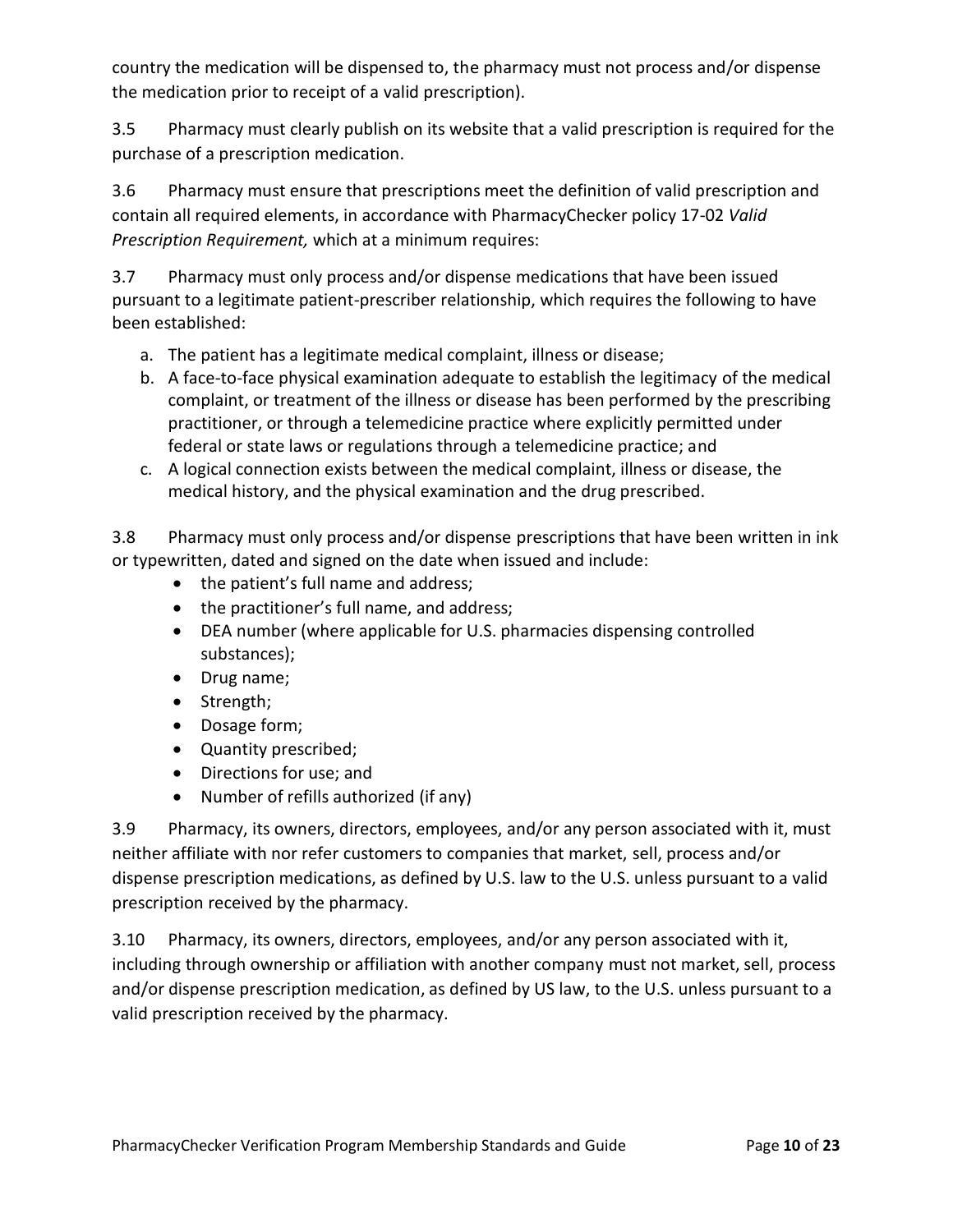# **Section IV: Requirements for Shared Services**

## *a. Affiliating Pharmacy*

4.0 Pharmacy may neither affiliate with nor refer customers to, except as otherwise expressly permitted by law in the U.S., healthcare providers, clinics or other parties for consultation to generate or initiate prescriptions for patients who are not physically examined by the healthcare provider, if selling to patients in the U.S.

4.1 In the marketing and sale of prescription medications, a pharmacy's website, if applicable, must only link or otherwise refer customers to prescription drug selling websites and/or refer prescription orders for dispensing to licensed pharmacies that are approved in the PharmacyChecker Verification Program.

4.2 Pharmacy must ensure that all prescription medication orders that are processed through its website are directly dispensed and shipped by the licensed pharmacies listed in its application, or, with notification to PharmacyChecker, which is confirmed as received by PharmacyChecker, to another pharmacy that is approved in the PharmacyChecker Verification Program.

4.3 **Online pharmacy** must complete a PharmacyChecker Shared Pharmacy Services Agreement Form, in accordance with PharmacyChecker policy *17-01 Shared Pharmacy Services: Agreements Between Members* for each pharmacy that dispenses prescription orders referred by the online pharmacy.

4.4 **Online pharmacy** must immediately notify PharmacyChecker in writing that it has ceased referring prescription orders to a dispensing pharmacy.

4.5 If the **dispensing pharmacy** is dispensing prescription orders referred by an online pharmacy, which is a member of the PharmacyChecker Verification Program, the pharmacy must complete a PharmacyChecker Shared Pharmacy Services Agreement Form, which provides acknowledgement from the pharmacy's Pharmacist-in-Charge that the pharmacy dispenses prescription orders referred by the online pharmacy in accordance with PharmacyChecker policy *17-01 Shared Pharmacy Services: Agreements Between Members*.

4.6 Pharmacy shall conduct shared pharmacy services in accordance with PharmacyChecker policy 17-01 *Shared Pharmacy Services Agreement Between Members,* which at a minimum requires:

4.7 Pharmacy to have a written contract/agreement that outlines the services provided and the responsibilities of each member in complying with PharmacyChecker agreements,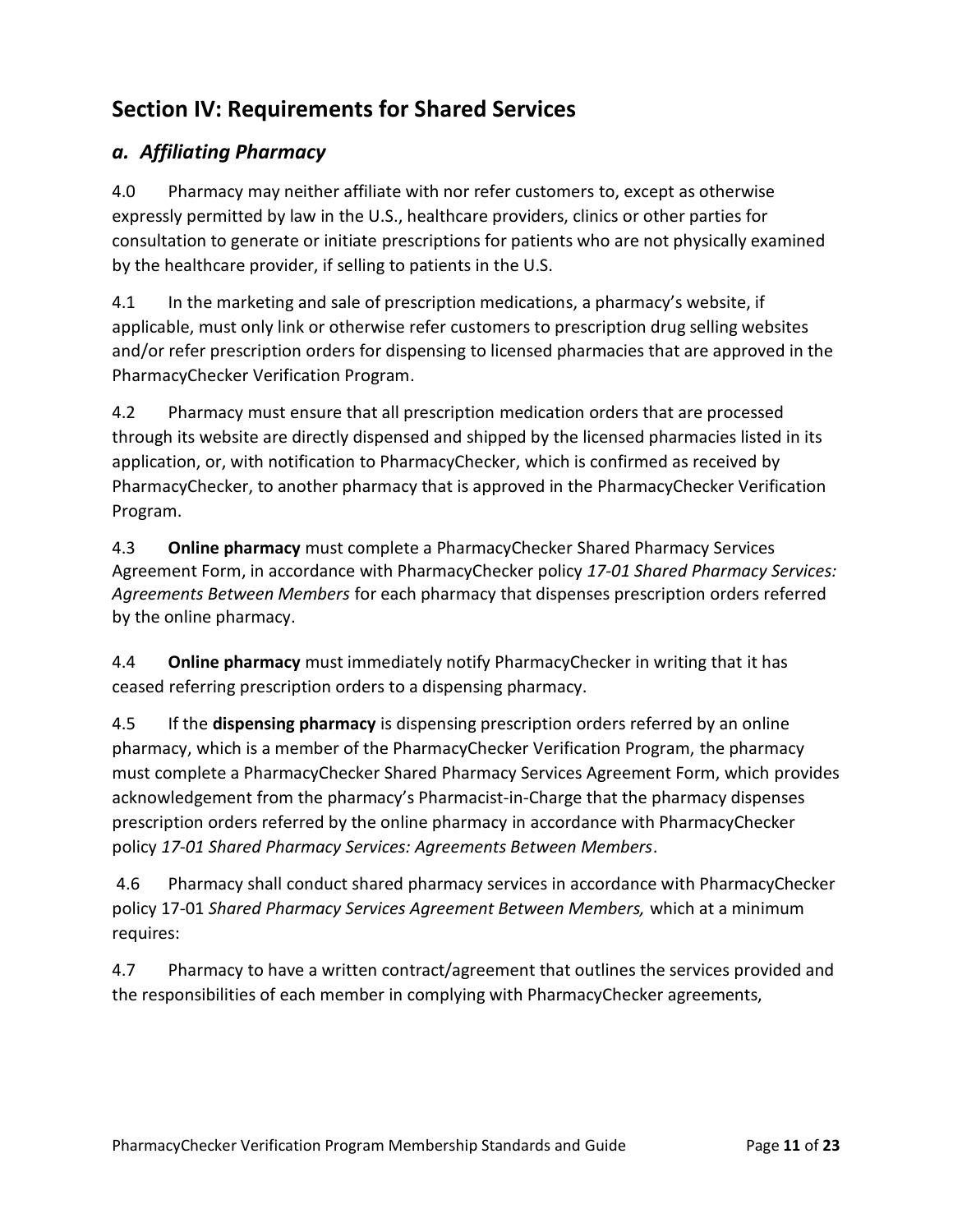standards, and policies related to marketing, selling, processing and/or dispensing prescription medications;

4.8 Pharmacy to share a common electronic file or technology ("database") that allows access to information necessary to perform the duties outlined in the shared service contract/agreement between members. The database must be secure and cannot be duplicated, downloaded, or removed from the original platform; and

4.9 Each pharmacy must maintain confidentiality and integrity of patient information.

# *Market, Sale, and/or Processing of Prescription Medication Orders*

# **Section V: No Exports for Resale**

5.0 Neither a pharmacy nor its owners, including through ownership in other companies, may market, sell and/or intentionally ship medications for resale in the U.S. except where expressly permitted by U.S. law.

# **Section VI: Pharmaceutical Product Selection**

## *b. Verification Program Requirements for Selection*

6.0 Pharmacy must only market, sell, process and/or dispense medications that have been approved for sale in at least one of the following countries/regions: Australia, Canada, European Union, India (subject to additional requirements/restrictions, as per PharmacyChecker Policy 16-05 *Marketing / Dispensing Indian Pharmaceutical Products Internationally*), Israel, New Zealand, Singapore, South Africa, Turkey, United Kingdom, or the United States.

## *c. Pharmaceutical Products Approved for Sale in India*

6.1 If marketing, selling, processing and/or dispensing medications approved for sale in India, the pharmacy must comply with the additional requirements/restrictions defined by PharmacyChecker policy *16-05 Marketing/Dispensing Indian Pharmaceutical Products Internationally.*

## *d. Singaporean Pharmacies and Wholesale Suppliers Pharmaceutical Products*

6.2 Pharmacies located in Singapore must only purchase prescription medications from licensed wholesale suppliers that are also verified in the PharmacyChecker Verification Program as wholesale pharmacies, unless the pharmacy only dispenses medications approved for sale in Singapore.

6.3 If a licensed wholesaler that supplies prescription medications to PharmacyChecker verified Singaporean pharmacies that dispense medications approved for sale in other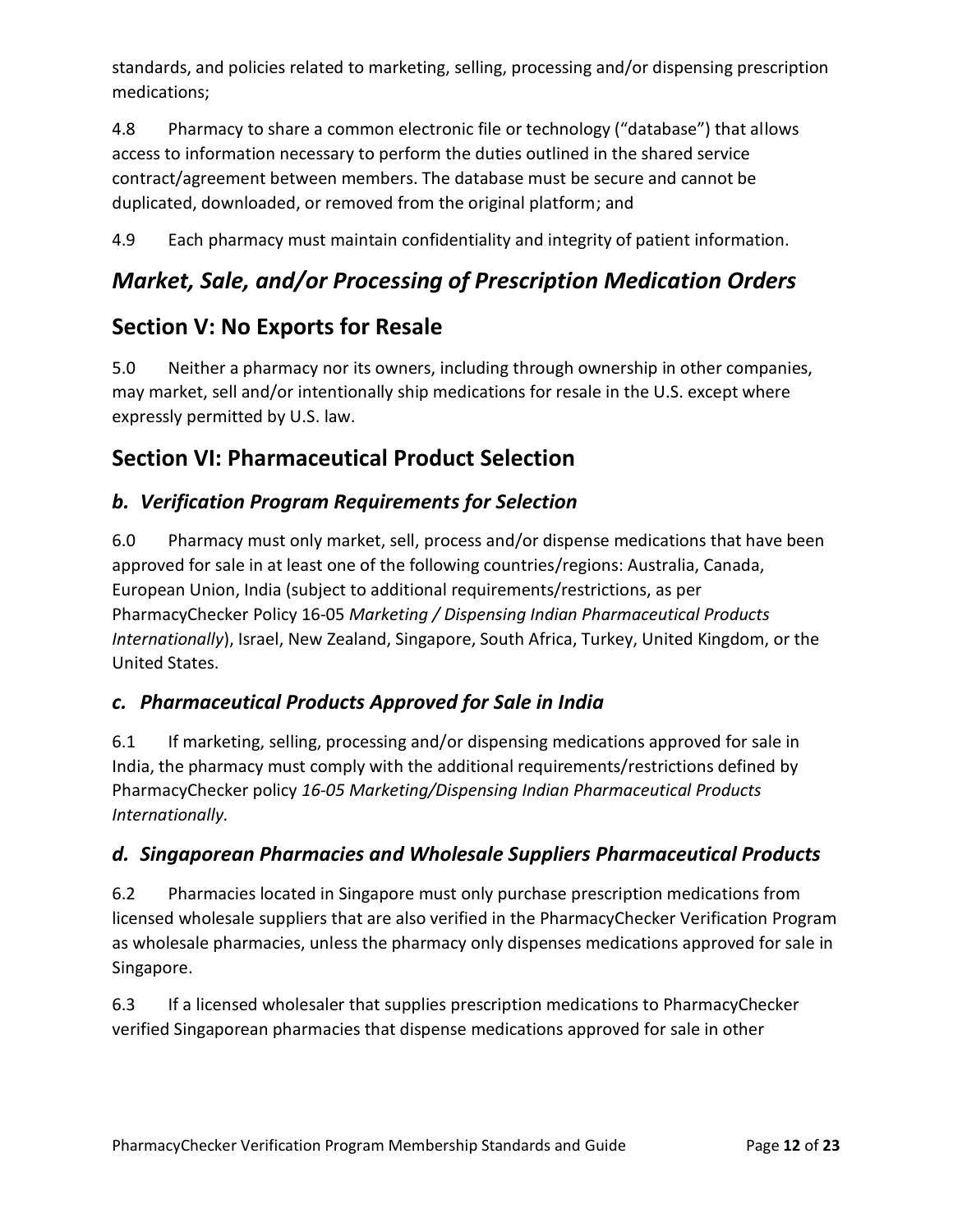approved countries, the wholesaler must be verified in the PharmacyChecker Verification Program as a wholesale pharmacy and must provide PharmacyChecker with the following:

- A. A letter, signed by the owner of the wholesale pharmacy certifying:
	- 1. that they export prescription products to the Singaporean Pharmacy; and
	- 2. that they only export products to the Singaporean Pharmacy that are approved for sale in the domestic market where the wholesale pharmacy resides;
- B. An export license with contact information for verification.

## *d. Pharmacies Operating in Free Trade Zones (POFTZs) and Wholesale Suppliers*

6.4 Pharmacies Operating in Free Trade Zones (POFTZ) must only purchase prescription medications from licensed wholesale suppliers that are also verified in the PharmacyChecker Verification Program as wholesale pharmacies.

6.5 Each licensed wholesaler supplying medications to PharmacyChecker verified POFTZ must be verified in the PharmacyChecker Verification Program as wholesale pharmacy and provide PharmacyChecker with the following:

- A. A letter, signed by the owner of the wholesale pharmacy certifying:
	- 1. that they export prescription products to the Singaporean Pharmacy; and
	- 2. that they only export products to the Singaporean Pharmacy that are approved for sale in the domestic market where the wholesale pharmacy resides;
- B. An export license with contact information for verification.

# **Section VII: Controlled Substances**

7.0 If located **outside** the U.S, neither the pharmacy nor its owners, directors, employees, and/or any person associated with it, including through ownership in other companies, may market, sell, process and/or dispense prescription orders for controlled substances, as defined by U.S. law, **federal and/or state**, to patients in the U.S.

7.1 Pharmacies located **within** the U.S. that market, sell, process and/or dispense prescription orders for controlled substances via the internet, pharmacy must adhere to the prescription requirements for online pharmacies [\(21 CFR 1306.09\)](http://www.deadiversion.usdoj.gov/21cfr/cfr/1306/1306_09.htm) and must ensure that prescription orders will only be referred to a dispensing pharmacy that possesses a valid U.S. DEA registration. for controlled substances, as defined by U.S. law[, federal](http://www.deadiversion.usdoj.gov/schedules/) and/or state, to patients in the U.S.

7.2 Pharmacies located **within** the U.S. that market, sell, process and/or dispense prescription orders for schedule II controlled substances via the internet must publish on the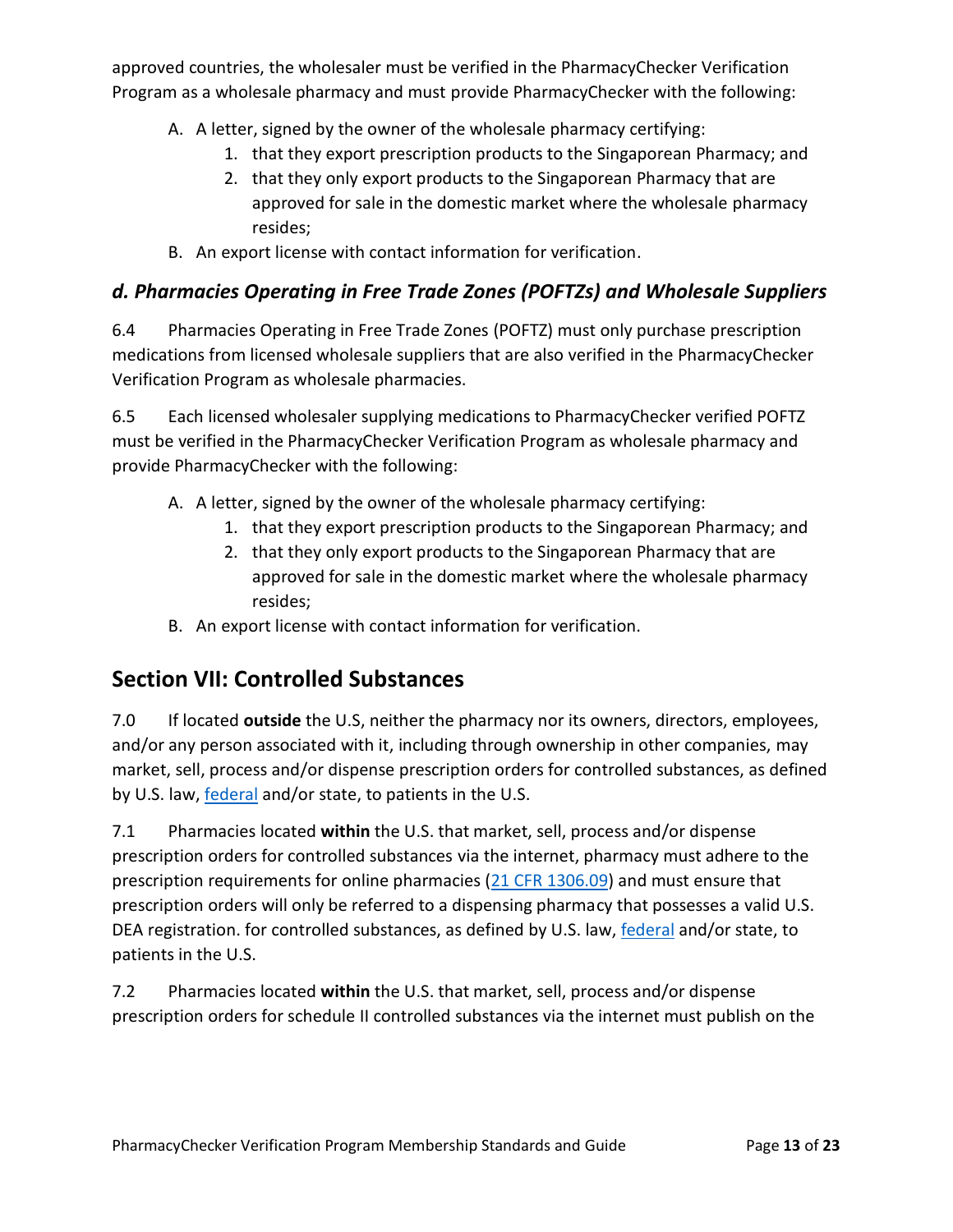pharmacy website homepage or on a page prominently linked to from the homepage a disclosure statement attesting to comply with the requirements of the Ryan Haight Online [Pharmacy Act.](https://www.deadiversion.usdoj.gov/21cfr/cfr/1304/1304_45.htm)

The disclosure statement must also include the following information:

- Name and address of the pharmacy as it appears on the pharmacy's DEA certificate.
- Pharmacy's telephone number and email address.
- Name, professional degree, and states of licensure of Pharmacist-in-Charge, and phone number of the Pharmacist-in-Charge.
- List of states in which the pharmacy is licensed to dispense controlled substances.
- DEA certification that the pharmacy is registered as an online pharmacy to deliver, distribute, and dispense by means of the Internet controlled substances.
- Name, address, telephone number, professional degree, and states of licensure of any practitioner who has a contractual relationship to provide medical evaluations or issue prescriptions for controlled substances, through referrals from the website or at the request of the owner or operator of the website, or any employee or agent thereof.
- Statement: "This online pharmacy will only dispense a controlled substance to a person who has a valid prescription issued for a legitimate medical purpose based upon a medical relationship with a prescribing practitioner. This includes at least one prior inperson medical evaluation or medical evaluation via telemedicine in accordance with applicable requirements of section 309 of the Controlled Substances Act (21 U.S.C. 829)."

7.3 Pharmacy, its owners, directors, employees, and/or any person associated with it, including through ownership in other companies, may neither affiliate with nor refer customers to non-U.S. companies that market, sell, process and/or dispense prescription orders for controlled substances, as defined by U.S. law[, federal](http://www.deadiversion.usdoj.gov/schedules/) and/or state, to patients in the U.S.

7.4 Pharmacy must ensure that a method for identifying controlled substances, as defined by U.S. law, **federal** and/or state, is developed and documented in the pharmacy's SOP.

7.5 If located **outside** the U.S and the pharmacy markets controlled substances, as defined by U.S. law, **federal** and/or state, on its website, pharmacy must create a disclaimer statement alerting consumers that controlled substances, as defined by U.S. law, [federal](http://www.deadiversion.usdoj.gov/schedules/) and/or state, cannot be dispensed to patients in the U.S. The pharmacy must clearly apply the disclaimer statement on all pages that the controlled substance, as defined by US law, federal and/or state, is listed /marketed on its website.

7.6 Pharmacy must ensure that staff are trained to correctly identify controlled substances, as defined by U.S. law, **[federal](http://www.deadiversion.usdoj.gov/schedules/)** and/or state, and to answer questions regarding the restriction on marketing and dispensing of controlled substances, as defined by U.S. law, [federal](http://www.deadiversion.usdoj.gov/schedules/) and/or state, to patients in the U.S.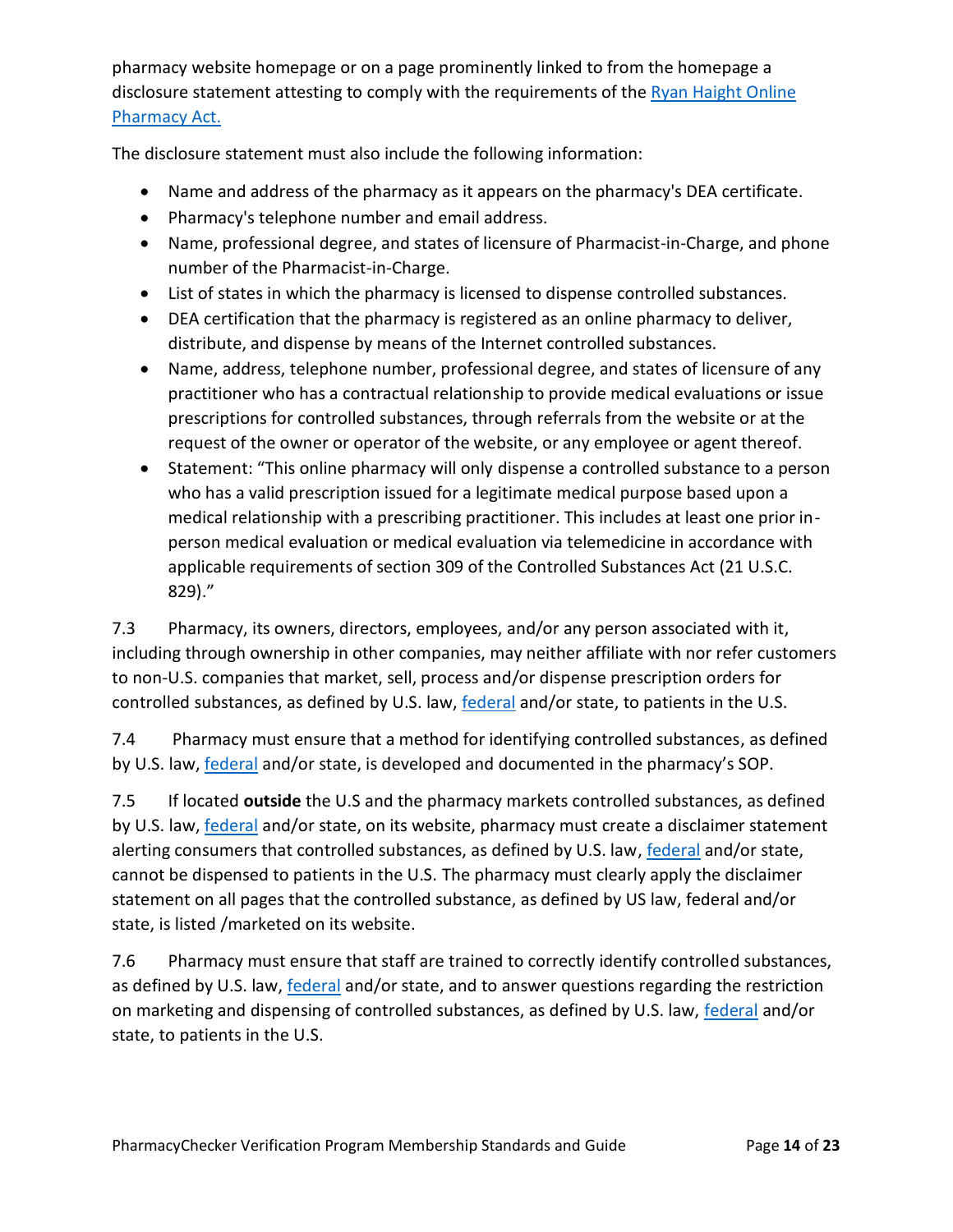# **Section VIII: Generic Marketing Claims**

8.0 Pharmacy may not publish and/or provide false or misleading information regarding generic medications and must ensure its websites and all information the pharmacy provides to patients (e.g. invoices, patient counseling, pamphlets, etc.) contain truthful and accurate information regarding marketing claims about generic medications.

8.1 Pharmacy may not refer to generic drugs as, or imply them to be, "identical to" or "exactly the same as" their brand name counterparts, but can be described as "comparable," "equivalent," "bioequivalent," or "similar."

# **Section IX: Generic Substitution**

9.0 Except where required by law, the pharmacy may not substitute a generic prescription drug if the customer has ordered a brand name drug without the consent of the customer when dispensing a prescription internationally.

# **Section X: Maximum Three Months' Supply Dispensed Internationally**

10.0 Pharmacy may not market, sell, process and/or dispense internationally prescription orders for erectile dysfunction medications, exceeding a three months' supply under any circumstances, in accordance with PharmacyChecker policy 16-04, *Maximum Three Months' Supply Dispensed Internationally.*

10.1 For all other prescription medications, pharmacy may not market, sell, process and/or dispense internationally prescription orders exceeding a three months' supply unless an exception, as defined by and in accordance with PharmacyChecker Policy 16-04, is met and documented prior to processing or referring the prescription to the dispensing pharmacy. (Standard 10.1 does not apply to erectile dysfunction medications, for which there is no exception; refer to: Standard 10.0 above.)

# **Section XI: Requirements for Medications with Special Considerations**

## *a. Dispensing Refrigerated Medications*

11.0 The pharmacy must comply with PharmacyChecker policy *16-03 Refrigerated Medications: Shipping Requirements,* if marketing, selling, processing and/or dispensing medications requiring refrigerated storage. Only **dispensing pharmacies** located in Canada, the United Kingdom or the United States may dispense temperature sensitive medications to consumers in the U.S.

11.1 If the **dispensing pharmacy** markets, sells, processes and/or dispenses medications requiring refrigerated storage, the pharmacy must provide signed and dated documentation to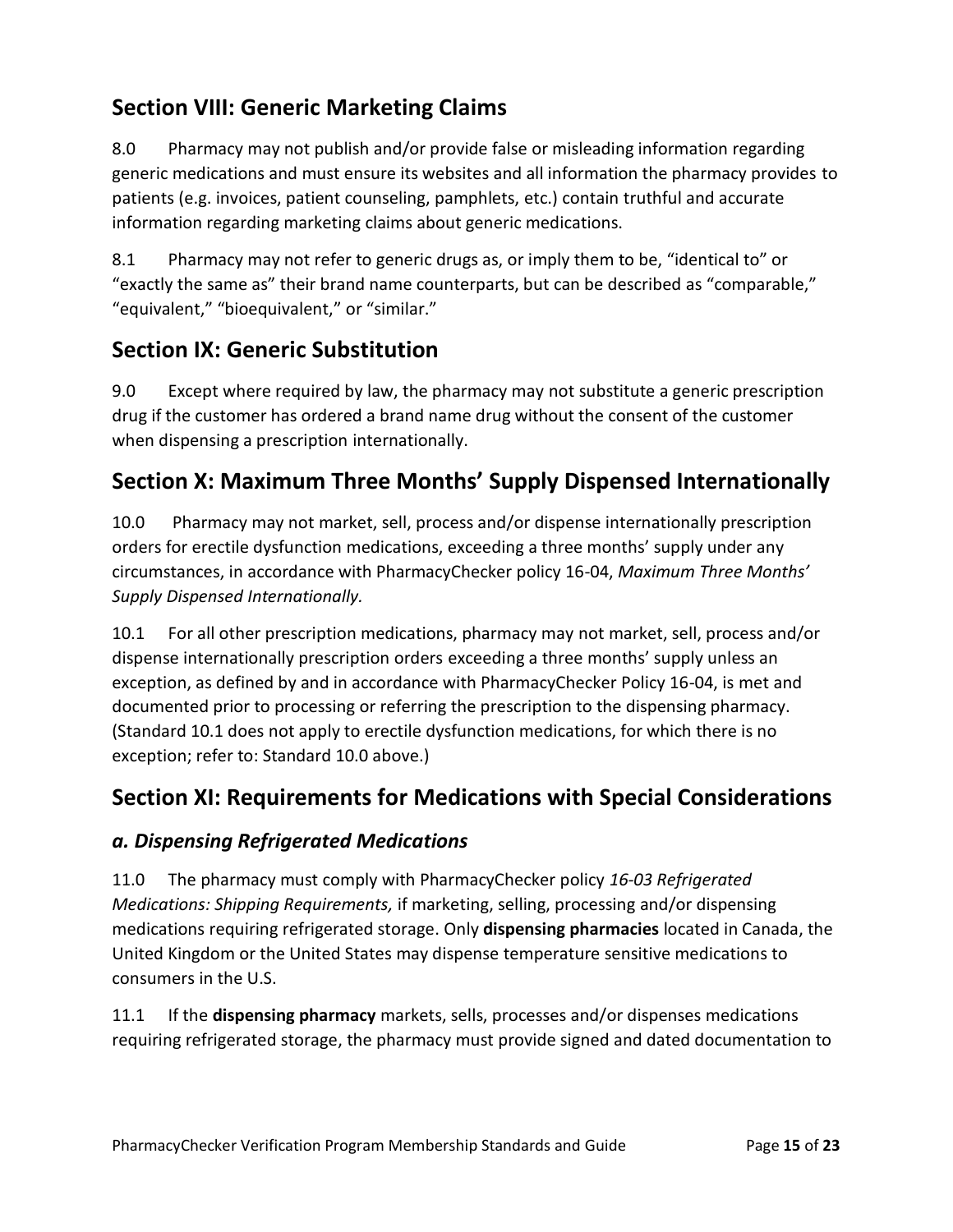online pharmacy and PharmacyChecker that confirms the pharmacy complies with the requirements of PharmacyChecker policy *16-03 Refrigerated Medications: Shipping Requirements*.

11.2 If the **online pharmacy** markets, sells and/or processes prescription orders for medications requiring refrigerated storage, pharmacy must receive documentation from the Pharmacist-in-Charge of each pharmacy to which they link or refer prescription orders, that the pharmacy complies with PharmacyChecker policy 16-03, *Temperature Sensitive Medications: Shipping Requirements*.

11.3 If the **dispensing pharmacy** markets, sells, processes and/or dispenses medications requiring refrigerated storage, the pharmacy must ensure that the shipping container with medications requiring refrigeration contains a temperature indicator with clear directions to the recipient for the evaluation of monitoring indicators and steps to take in the event of an excursion.

11.4 If the **dispensing pharmacy** markets, sells, processes and/or dispenses medications requiring refrigerated storage, the pharmacy must ensure the exterior of the shipping container is properly labeled to alert the patient to open and refrigerate the contents immediately upon receipt.

## *b. Dispensing Medications Requiring Special Dispensing Considerations*

11.5 If the pharmacy markets, sells, processes and/or dispenses medications requiring special dispensing considerations internationally, the pharmacy must adhere to the strictest applicable requirements for safety and monitoring recommendations, in accordance with PharmacyChecker policy *16-02 Medications Requiring Special Dispensing Considerations (MRSDC)*, which at a minimum requires:

11.6 If the pharmacy markets, sells, processes and/or dispenses medications requiring special dispensing considerations internationally, the pharmacist processing and/or dispensing a prescription for a MRSDC is responsible to ensure that all required clinical monitoring, such as laboratory tests, etc., have been performed and are within acceptable parameters, prior to dispensing and to consult with the prescriber when in the pharmacist's professional judgement, it is necessary;

11.7 If the pharmacy markets, sells, processes and/or dispenses internationally, medications requiring special dispensing considerations internationally, the pharmacist processing and/or dispensing a prescription for a MRSDC is responsible to ensure that medication is not contraindicated for the patient it is being dispensed and consulting with the prescriber when in the pharmacist's professional judgement, it is necessary;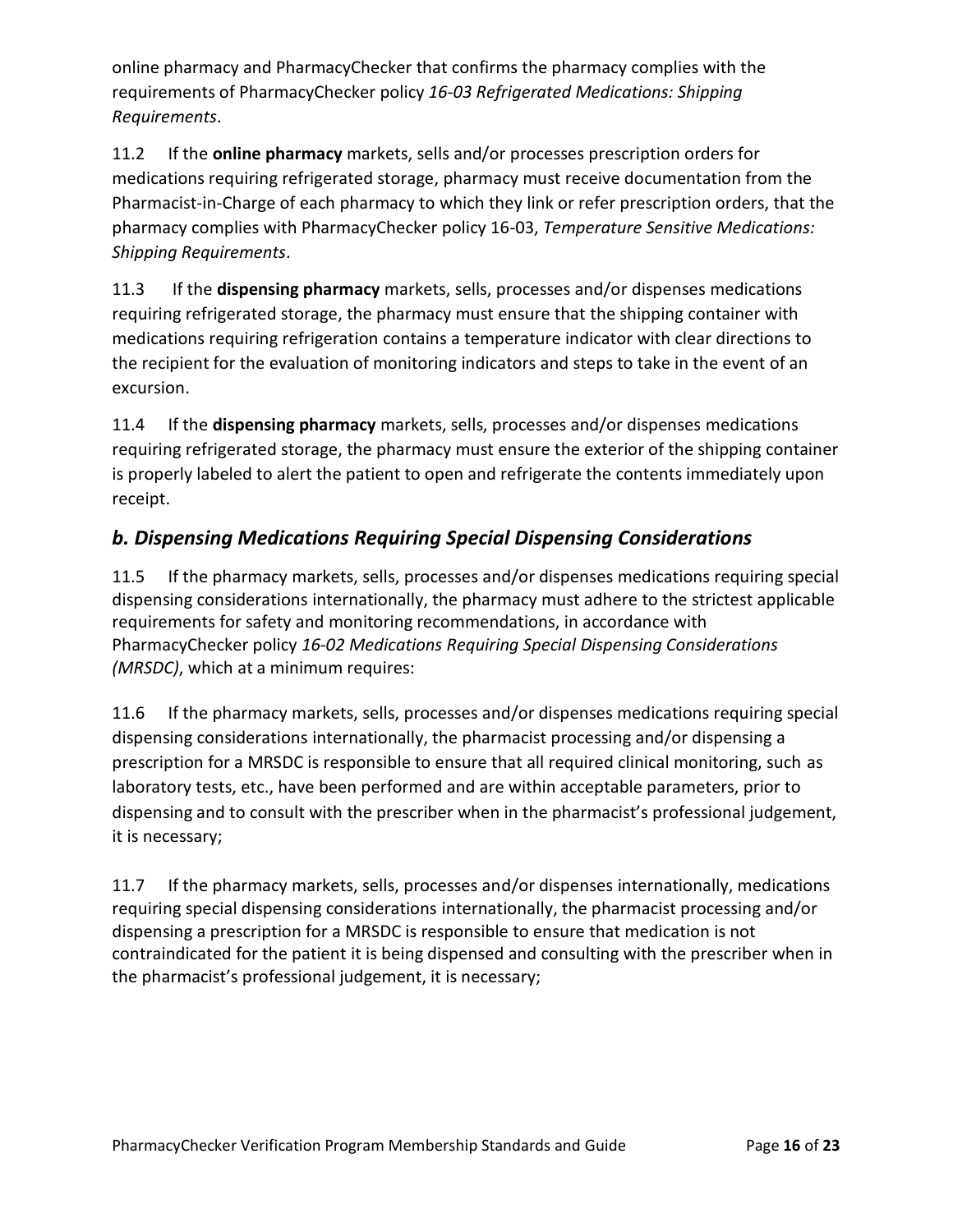11.8 If the pharmacy processes and/or dispenses internationally a prescription for a medication that the U.S. FDA has required a *blackbox warning*, the pharmacist is responsible to ensure that the patient receives a copy of the current version of approved U.S. labeling (i.e. package insert) and/or company sponsored patient information disclosing the *blackbox warning* information.

11.9 If located **outside** the U.S, pharmacy must not market, sell, process or dispense internationally medications identified by the US FDA as REMS medications with additional "Elements to Assure Safe Use" (ETASU) requirements related to dispensing, such as restricted distribution or pharmacy registration, as international pharmacies are not recognized as participants by the U.S. FDA.

11.10 The pharmacist processing and/or dispensing internationally a medication that has been identified by the U.S. FDA as a REMS medication must ensure that the patient receives a copy of the most current version of the U.S. FDA approved Medication Guide (MedGuide) each time the medication is dispensed.

11.11 Online pharmacy must clearly publish on the pharmacy's website a disclaimer that is placed above/with the first listing where the medication is sold. The disclaimer must read as follows:

*"Ask your healthcare provider for guidance before ordering this medication from an online pharmacy. This medication requires prescriber approval prior to mailing directly to a patient as it may require administration in a clinical setting or special monitoring by a healthcare practitioner."*

# **Section XII: Pharmacy Disclosure Requirements**

## *a. Disclosure of Pharmacy Location*

12.0 Pharmacy must ensure information it provides regarding the pharmacy's location is not false or misleading (i.e. a claim to sell medication from Canadian pharmacies only when pharmacies in countries other than Canada fill prescription orders).

12.1 If the pharmacy's website processes prescription medication orders for international dispensing, pharmacy must ensure that all countries/regions from which drugs may be dispensed are listed on its website on every page discussing how or from where drugs are dispensed and must include at a minimum the homepage and FAQ page or may also include a link to a page which clearly publishes this information.

12.2 If marketing and/or selling prescription medication orders internationally, pharmacy must ensure that its website lists the specific country/region or, if applicable, the list of potential countries/regions, from which a drug will be dispensed, either before or on the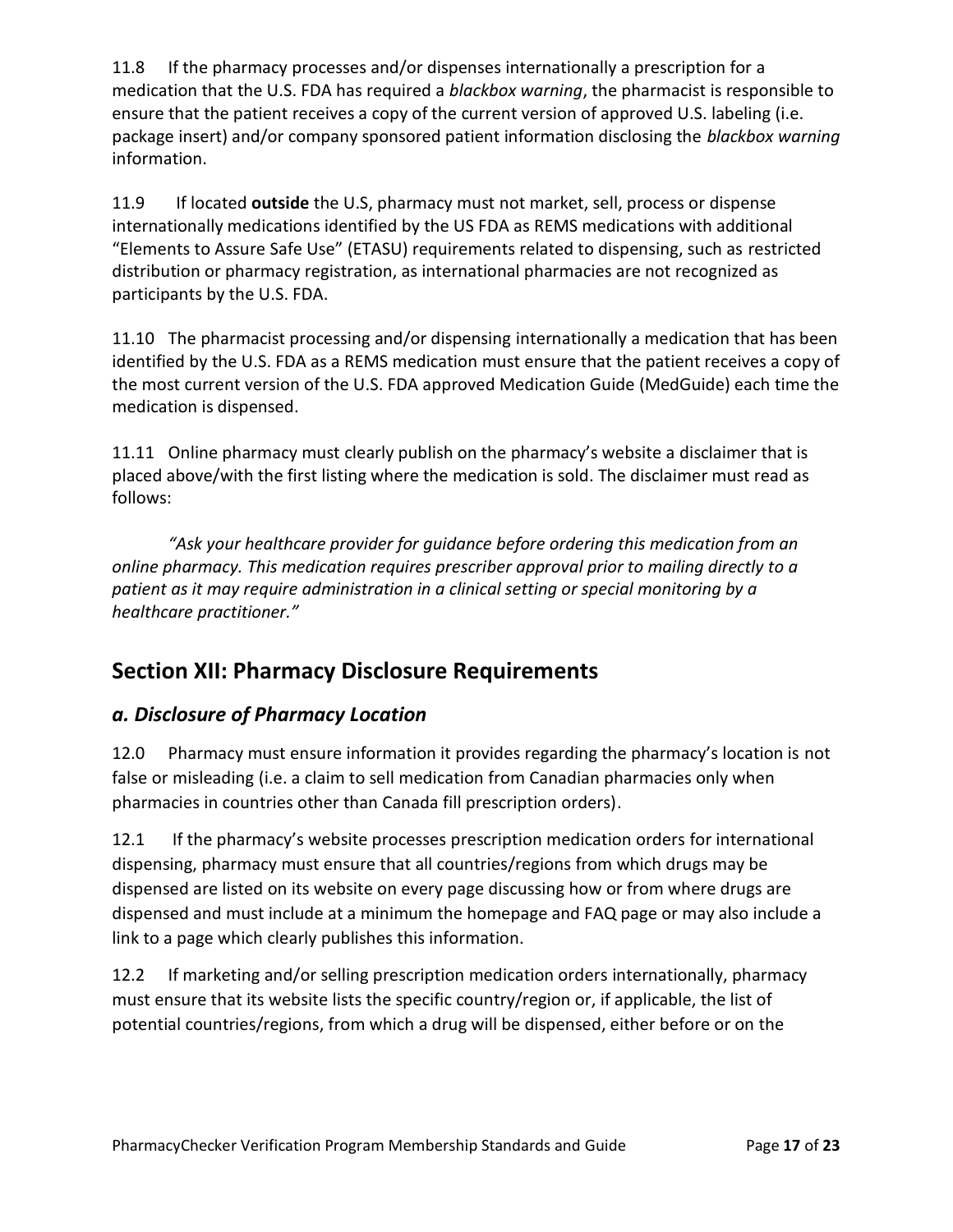checkout page, but always prior to the placement of an order. This information must appear above or to the side of an action button (e.g. "Add to Cart", "Checkout", or "Proceed") required to proceed with an order and before charging a customer for a prescription product, the pharmacy must inform the customer of the location of the pharmacy dispensing /shipping the prescription product.

#### **a.** *Website Transparency and Disclosures*

12.3 Pharmacy must not engage in practices or extend offers on its website that deceive or defraud patients as to any material detail regarding the practice, its staff, prescription drugs, or financial transactions.

12.4 Pharmacy must ensure that information does not include false or misleading claims about prescription drug source, safety or efficacy.

12.5 Pharmacy must ensure that information posted on its website does not include false or misleading claims about the legality of importation of prescription medications for personal use.

12.6 Pharmacy must ensure that information including but not limited to the homepage, about us page, and FAQ page, does not include false or misleading claims about the online pharmacy operations.

12.7 Pharmacy's website must publish a phone number at which a customer can contact the pharmacy for assistance.

12.8 Pharmacy's website must publish a mailing address at which a customer can contact pharmacy for assistance.

# **Section XIII: Privacy and Confidentiality**

13.0 Pharmacy must ensure that patients' personal information is not shared with third parties other than to process and dispense prescription orders, and/or to comply with PharmacyChecker Program standards and/or with government requirements.

13.1 Pharmacy must publish on its website a privacy policy stipulating that customers' personal or financial information will not be shared, except where necessary to process and dispense prescriptions orders, to comply with PharmacyChecker Program standards or with government requirements.

13.2 If pharmacy requires or permits the online transmission of personal and financial data via its website, pages on which such information is transmitted must employ Secure Socket Layer or equivalent technology and must be in accordance with the laws of the website's host country/region.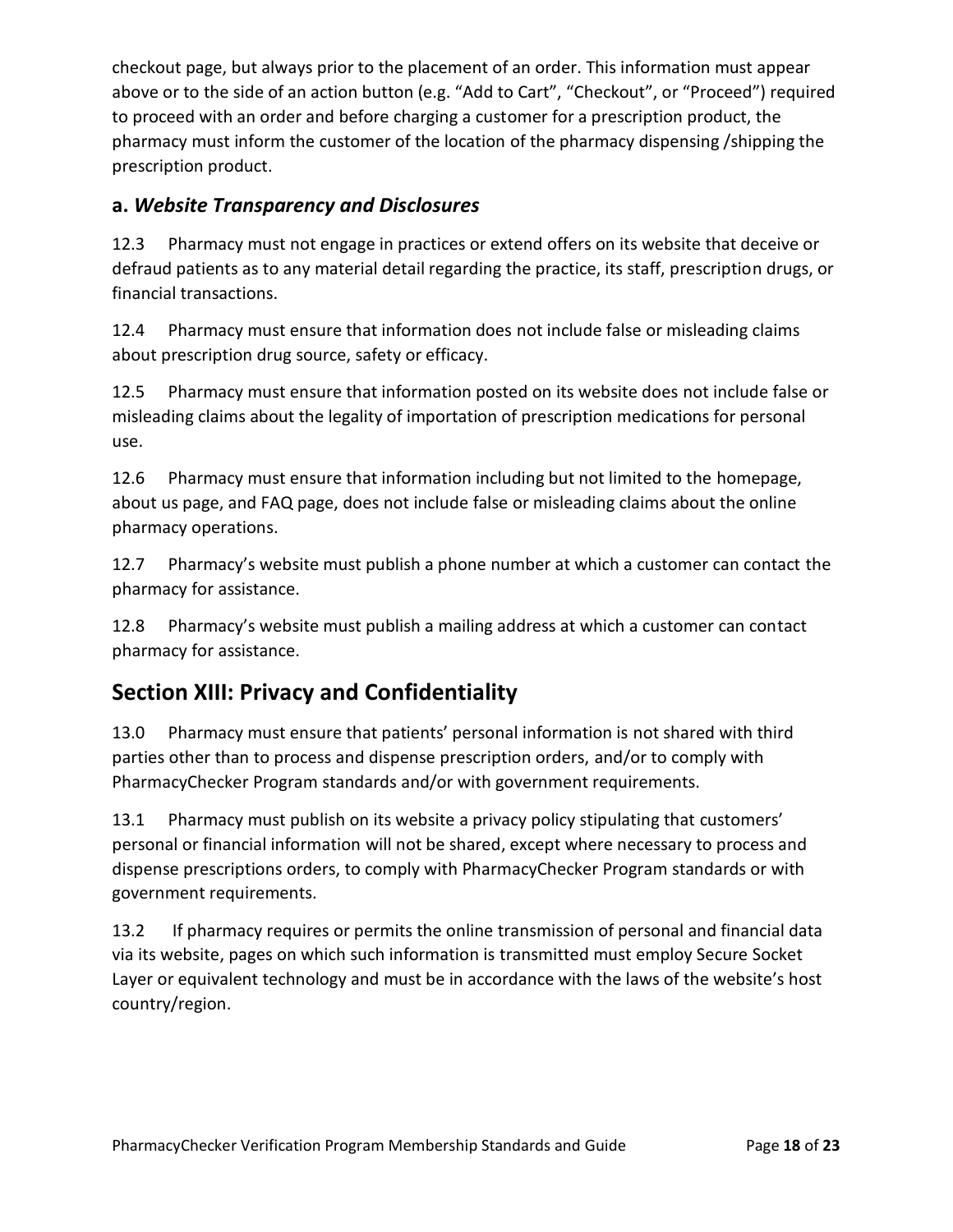# **Section XIV: Pharmacist Consultation**

14.0 Pharmacy must provide the patient who has placed an order with ways to directly contact a pharmacist for consultation, in accordance with PharmacyChecker policy 16-01, *Pharmacist Consultation*, which at a minimum requires the following:

14.1 The Pharmacist-in-Charge of the **dispensing pharmacy** is responsible to ensure that patient(s) have access to a pharmacist for consultation, the pharmacist performing the counseling is competent, the pharmacy's Standard Operating Procedures (SOPs) cover patient counseling and documentation requirements of PharmacyChecker policy 16-01 are met.

14.2 Pharmacy must clearly publish on its website that a pharmacist consultation with a licensed pharmacist is available for customers who have questions about medications.

14.3 Pharmacy must ensure that patients have access to a competent and licensed pharmacist in a timely manner, within 72 hours of the patient making a request for patient counseling.

# **Section XV: Pharmacy Inspection**

(Standards 15.0 to 15.3 do not apply to **Online Pharmacy**)

15.0 Pharmacy must maintain license(s) and where required be inspected by the governing regulatory authority.

15.1 If a **dispensing pharmacy** located in India, Turkey, Barbados, Mauritius, or Singapore, the dispensing pharmacy must demonstrate compliance with PharmacyChecker standards and polices by a satisfactory inspection performed by PharmacyChecker.

15.2 If a **dispensing pharmacy** located in India, Turkey, Barbados, Mauritius, or Singapore, the dispensing pharmacy must comply with PharmacyChecker's International Pharmacy Inspection Program and Standards.

15.3 If a **dispensing pharmacy** located in India, Turkey, Barbados, Mauritius, or Singapore, pharmacy must:

- a. be inspected by PharmacyChecker; and
- b. pay PharmacyChecker non-refundable inspection fee and costs associated with the inspection, such as travel and accommodations.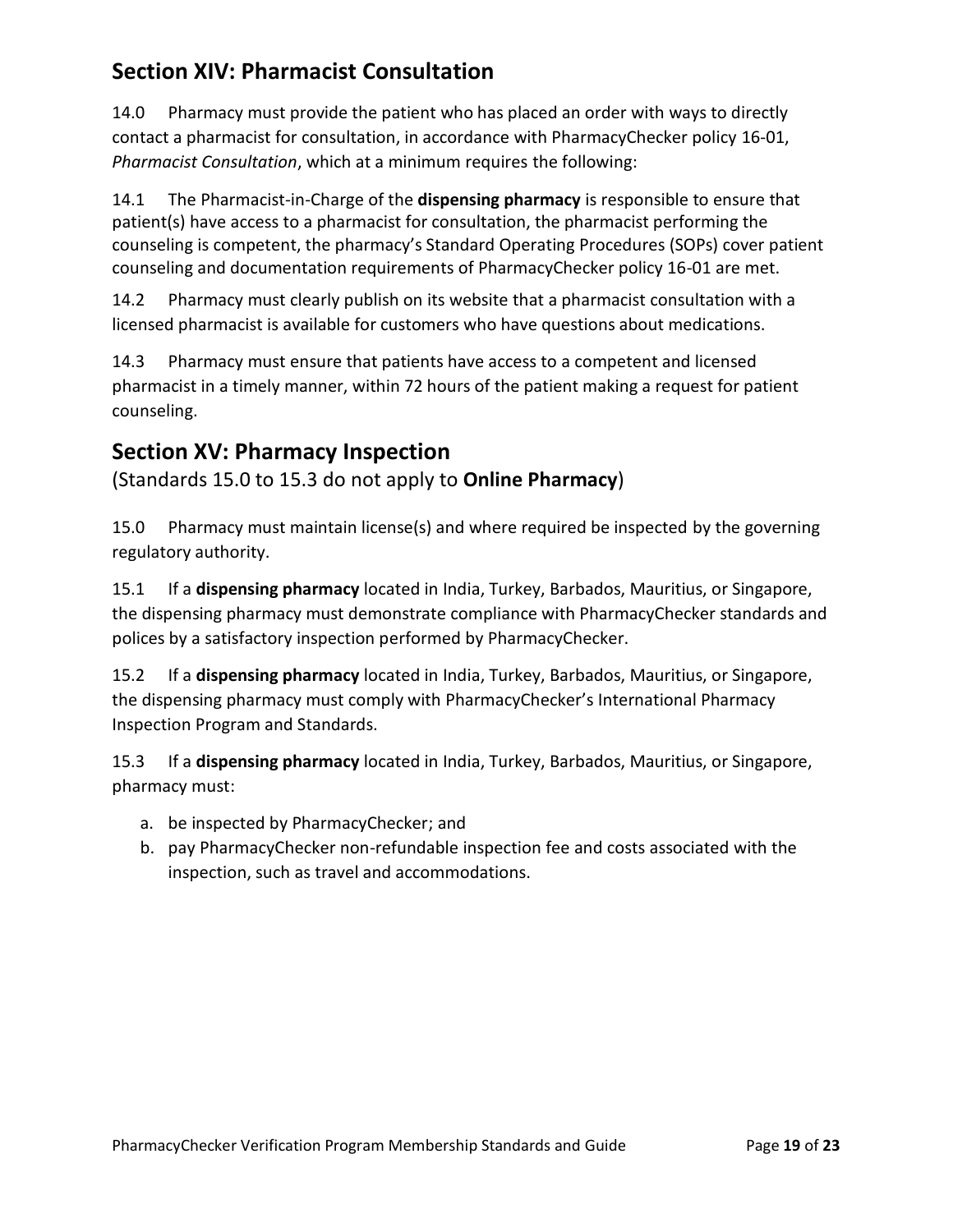# <span id="page-19-0"></span>D. Terms and Definitions

**Affiliating Pharmacy:** Prescription drug selling websites and/or licensed dispensing pharmacies sharing the responsibilities of the dispensing process by contractual agreement (i.e. shared services).

**Applicant:** A company that has submitted an application for membership in the PharmacyChecker Verification Program and is under evaluation by PharmacyChecker staff to demonstrate compliance with PharmacyChecker standards.

**Best Practices**: superseding the regulatory requirements and standards of care for pharmacies that process and dispense medications. To ensure adherence with program requirements, best practices will be determined through professional assessment and expert interpretation of the established program standards and policies determined by a qualified PharmacyChecker staff member.

**Dispensing**: The process of a pharmacist providing a patient with a medication pursuant to a valid prescription. Dispensing includes all steps that occur from receipt of the prescription to the medication being delivered to the patient.

**Dispensing Pharmacy:** A company licensed to dispense medications to individual patients.

**International Dispensing Pharmacy:** A pharmacy licensed to operate in the country/region in which it resides that dispenses prescription medication internationally to consumers through the mail. An international pharmacy can also serve consumers where it operates.

**International Prescription Dispensary:** An international pharmacy that only dispenses prescription medication to consumers in other countries. These pharmacies are generally located in free trade zones.

**Member:** A pharmacy and/or website that is verified by PharmacyChecker as meeting and/or continually complying with PharmacyChecker's standards.

**Mystery shopping**: A methodology used to determine compliance with standards and policies, confirm quality of services rendered and to obtain key information about targeted products and/or practices.

**Online Pharmacy:** A company that markets and sells prescription medications over the Internet, dispensed by mail to patients, or by referring prescriptions to other dispensing pharmacies.

**Outsourcing Facility (503B)**: an entity that is registered with the US FDA and licensed to operate per the state in which it resides, as applicable and ships prescription medications that dispenses non-patient specific compounded medications prepared under GMP standards to pharmacies and institutions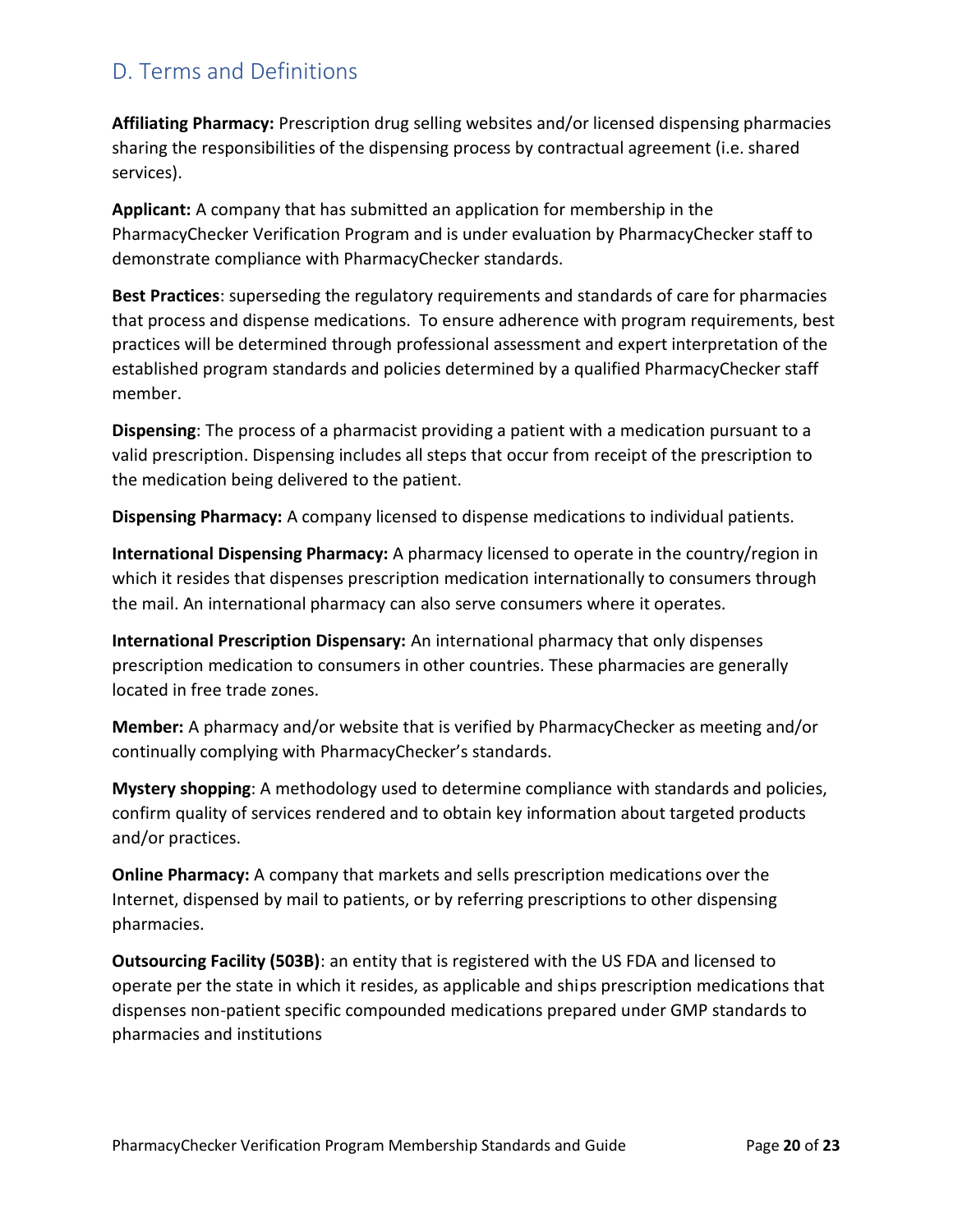**Pharmacist-in-Charge**: A pharmacist manager and/or equivalent name for head of a pharmacy.

**Pharmacy's Website:** a website owned and/or operated by an online pharmacy, dispensing pharmacy and/or wholesale pharmacy that is used to market, sell, process and/or dispense prescription medications via the Internet.

**Physical Pharmacy:** A licensed space used for dispensing prescription medication.

**Remote Medical Consultation ("Prescribing") Services:** remote consultation services that directly or indirectly generate prescriptions for patients who are not physically examined in person by the prescribing practitioner.

**Standard of Care:** the minimum requirements set forth to execute pharmacy practice.

**Valid Prescription:** a prescription issued pursuant to a legitimate patient-prescriber relationship, which requires the following to have been established:

a) The patient has a legitimate medical complaint;

b) A face-to-face physical examination adequate to establish the legitimacy of the medical complaint has been performed by the prescribing practitioner, or through a telemedicine practice explicitly permitted under federal or state laws or regulations; and

c) A logical connection exists between the medical complaint, the medical history, and the physical examination and the drug prescribed.

**Veterinary Pharmacy:** A licensed pharmacy that dispenses medications for use by animals.

**Wholesale Pharmacy:** A company that sells and/or distributes prescription medications to authorized pharmacies, hospitals and/or licensed prescribers.

**U.S. DEA:** The Unites States Drug Enforcement Agency. For more information refer to: <https://www.dea.gov/index.shtml>

**U.S. FDA:** The United States Food and Drug Administration. For more information refer to: <https://www.fda.gov/>

\*Note: Some entities may be a combination of the above definitions and could have a presence domestically, internationally, locally, as well as online.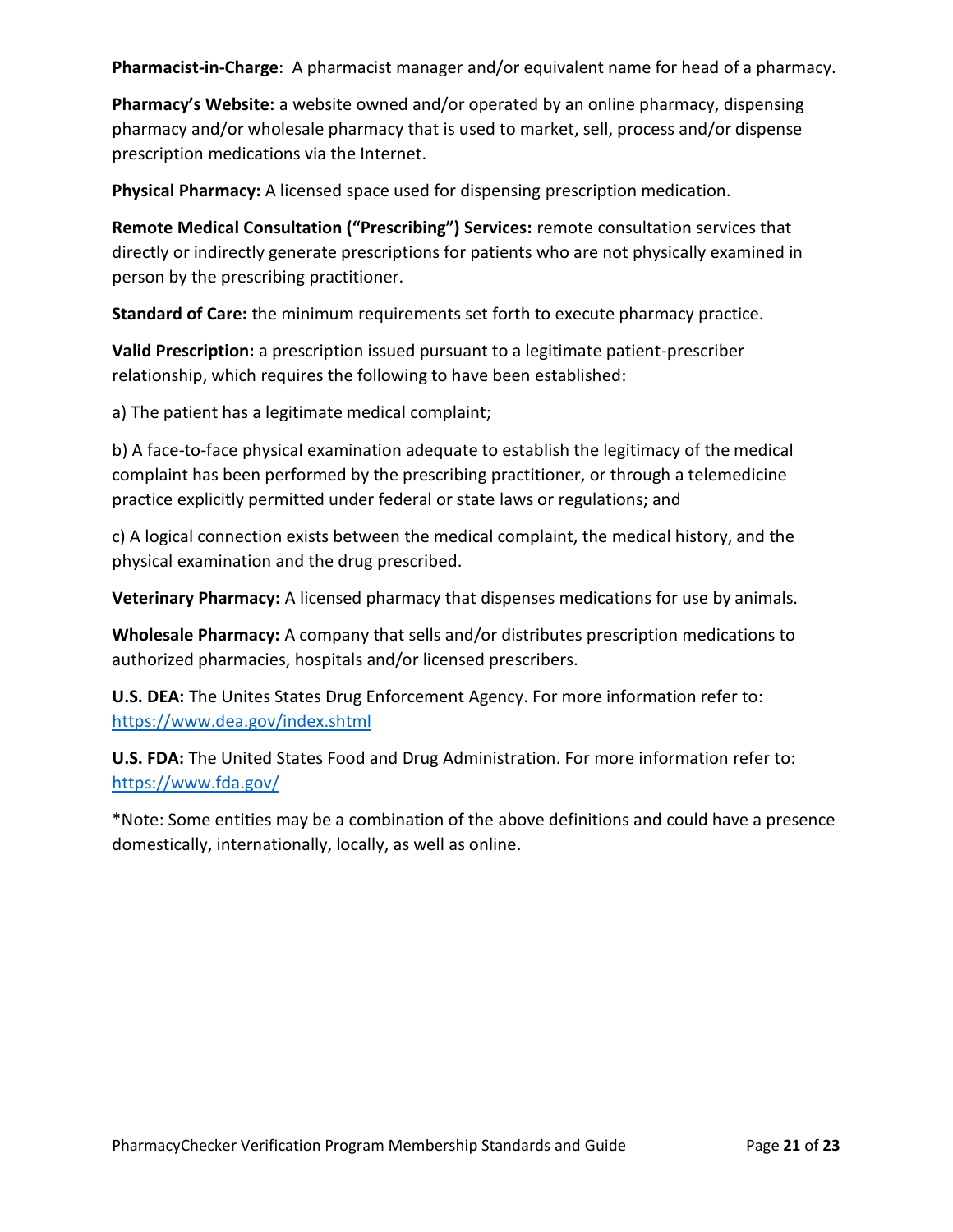# <span id="page-21-0"></span>E: Additional Information

Please refer to the [PharmacyChecker.com](https://www.pharmacychecker.com/) website for additional information about the Verification Program. The [PharmacyChecker Verification Program](https://www.pharmacychecker.com/sealprogram/choose.asp) page contains links to pdf documents, such as:

#### **PharmacyChecker Verification Program Guidance Policies**

- 16-01 *Pharmacist Consultation*
- 16-03 *Temperature Sensitive Medications: Shipping Requirements*
- 16-04 *Maximum Three Months' Supply Dispensed Internationally*
- 16-05 *Marketing/Dispensing Indian Pharmaceutical Products Internationally*

#### **PharmacyChecker Membership Agreements**

Verification Program Membership Agreement

Verification Program Seal Agreement

#### **PharmacyChecker Inspection Program**